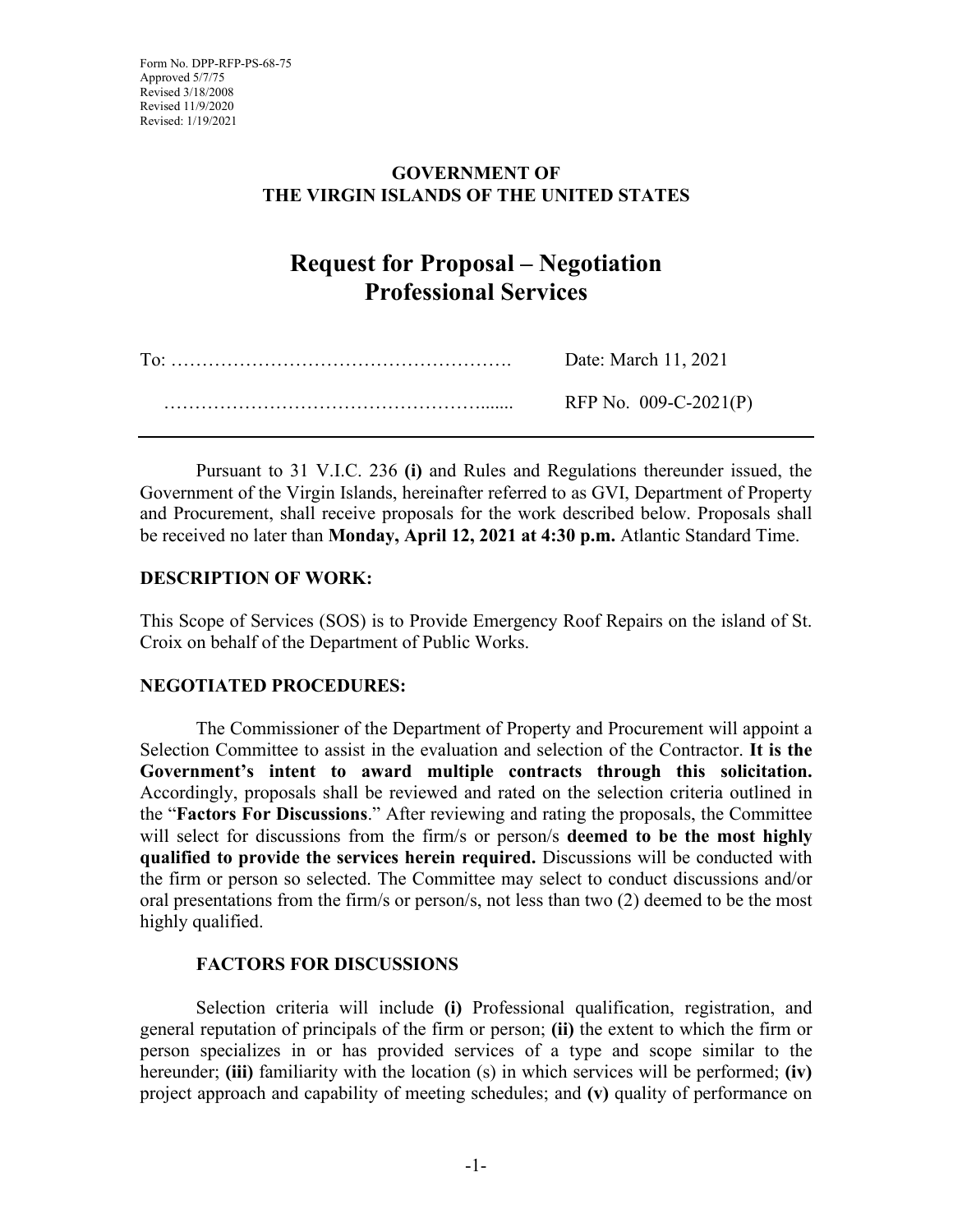Form No. DPP-RFP-PS-68-75 Approved 5/7/75 Revised 3/18/2008 Revised 11/9/2020 Revised: 1/19/2021

other similar projects. Proposals will be evaluated according to the following criteria in descending order: (a) Project Approach (b) Qualifications (c) Experience (d) References and (e) Cost. The Selection Committee may, at its option, request any or all proposers to participate in on-site or virtual interviews. Note to Staff: Factors may change depending on project/ agency needs etc.

#### **NEGOTIATION:**

The Selection Committee shall recommend to the Commissioner **the highest qualified firm or person with whom a contract shall be negotiated as a result of the Committee's scores from the written proposals or discussions-oral presentations if conducted.** The Commissioner, with the assistance of the Selection Committee, shall attempt to negotiate a contract with such firm or person.

Should the Commissioner be unable to negotiate a satisfactory contract with the firm considered to be the most qualified, at a price, he determines to be fair and reasonable to the Government, negotiations with that firm will be formally terminated. Negotiations will then commence with the second most qualified, the third most qualified, or additional firms, in order of preference, and shall continue until an agreement is reached.

> Anthony D. Thomas Commissioner Property and Procurement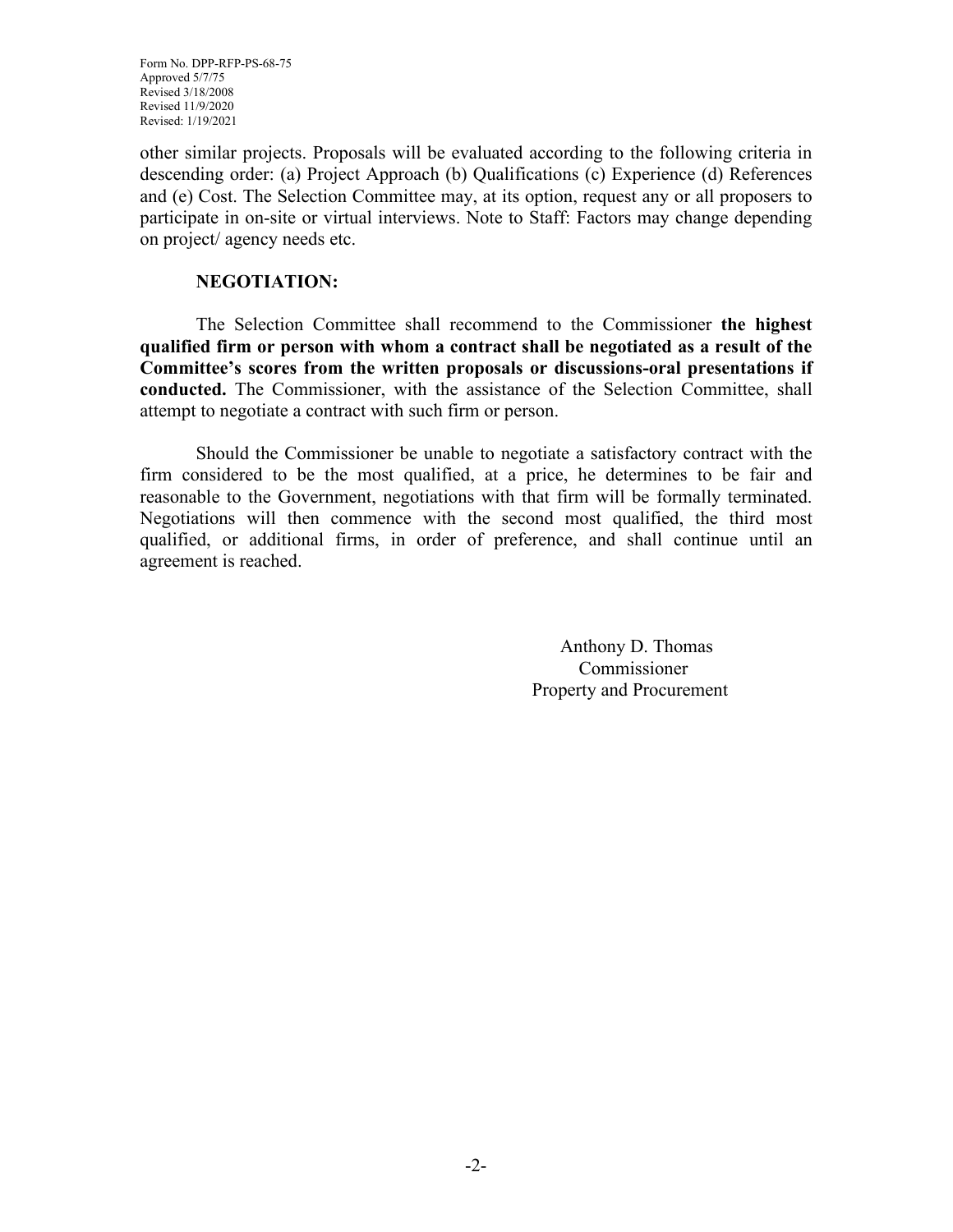### **INSTRUCTION TO PROPOSERS**

### **A. NOTICE**

### **RFP-009-C-2021(P) – Provide Emergency Roof Repairs on the island of St. Croix**

Information provided in the scope of work is to be used only for purposes of preparing a proposal. It is further expected that each bidder will read the scope of work thoroughly, for failure to meet certain specified conditions may invalidate the proposal.

The Government of the Virgin Islands herein after referred to as GVI, reserves the right to reject any or all proposals or any portion thereof and to accept the proposal deemed most advantageous to GVI. The **price** shall not be the sole criterion of awarding this project. Scope and quality of work proposed and the ability of the bidder to complete this type of project shall also be considered.

Applicants are requested to submit proposals on the basis of the scope of work. Alternative proposals recommending new features and technology other than that requested in the scope of work will receive consideration providing such new features and/or technology is clearly explained. Any exceptions to the requirements requested herein must be clearly noted in writing and be included as part of the proposal.

The information contained herein is believed to be accurate but is not to be considered in any way as a warranty. Request for additional information clarifying the Scope of Work should be directed in writing to **Dynell R. Williams** at **[dynell.williams@dpp.vi.gov.](mailto:dynell.williams@dpp.vi.gov)** 

### **B. STATEMENT OF PURPOSE**

To assist the Government of the Virgin Islands in meeting the requirement for the following services: **RFP-009-C-2021(P) – Provide Emergency Roof Repairs on the island of St. Croix**

### **C. PROPOSED SCOPE OF WORK**

#### 1. GENERAL

The purpose of this contract is to provide emergency roof repairs to residential, non-profit and government owned or operated structures in the territories of the United States Virgin Islands, which have been declared under a state of emergency or declared a disaster area by the Governor of the United States Virgin Islands.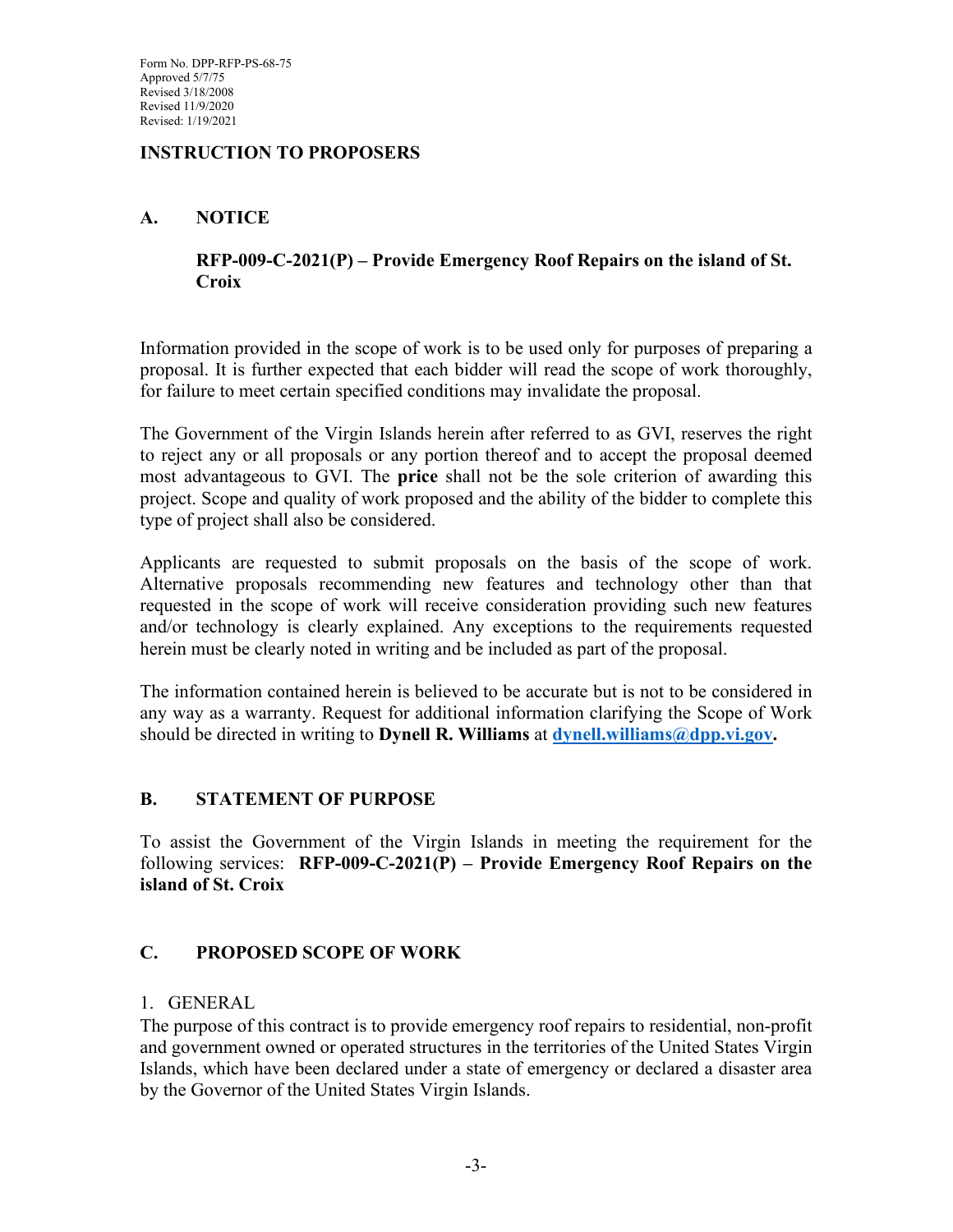The Contractor shall provide supervision, lab, equipment, and materials (except as listed in Paragraph 4 below) necessary to make emergency roof repairs on structure. Work shall commence within twelve (12) hours of receipt of a job order and shall continue at the minimum rate of five thousand (5,000) square feet per day until the job order is completed. Liquidated damages of \$100.00 will be assessed if, upon completion of each job order, the Contractor has failed to maintain an average daily production of five thousand (5,000) square feet. However, the Contractor will not be penalized if sufficient job orders are not given to him in a timely manner to satisfy the daily production rate.

The Contractor shall commence work within twelve (12) hours of receiving a job order and complete the order within the number of days obtained by dividing the total square feet of repairs performed under the order by five thousand (5,000).

(For example,  $100,000$  square feet of repairs/5,000 square feet per day = 20 days.)

Work shall be performed within the United States Virgin Islands during the hour of 7:00 a.m. and 7:00 p.m., seven (7) days per week until all job orders are satisfactorily completed.

The Contractor shall provide and maintain work environments and procedures, which will:

- A. Safeguard the public and government personnel, property, materials, supplies, and equipment exposed to Contractor operations and activities; and
- B. Avoid interruptions of Government operations delays in project completion dates.

The Contractor shall provide appropriate safety barricades and signs. The Contractor shall ensure that any additional measures the Government determines to be reasonably necessary for the purposes are taken.

Whenever the Government becomes aware of any noncompliance with these requirements or any condition in this Contract which poses a serious or imminent danger to health or safety of the public of Government personnel, the Government shall notify the Contractor or the Contractor's representative orally, followed with written confirmation, and request immediate initiation of corrective action. This notice, when delivered to the Contractor or the Contractor's representative shall be deemed sufficient notice of the noncompliance and that corrective action is required. After receiving this notice, the Contractor shall immediately take corrective action. If the Contractor fails or refuses to promptly take corrective action, the Government may issue an order stopping all or part of the work until satisfactory corrective action has been taken. The Contractor shall not be entitled to any equitable adjustment of the contract price or extension of the performance schedule on any stop work under this clause.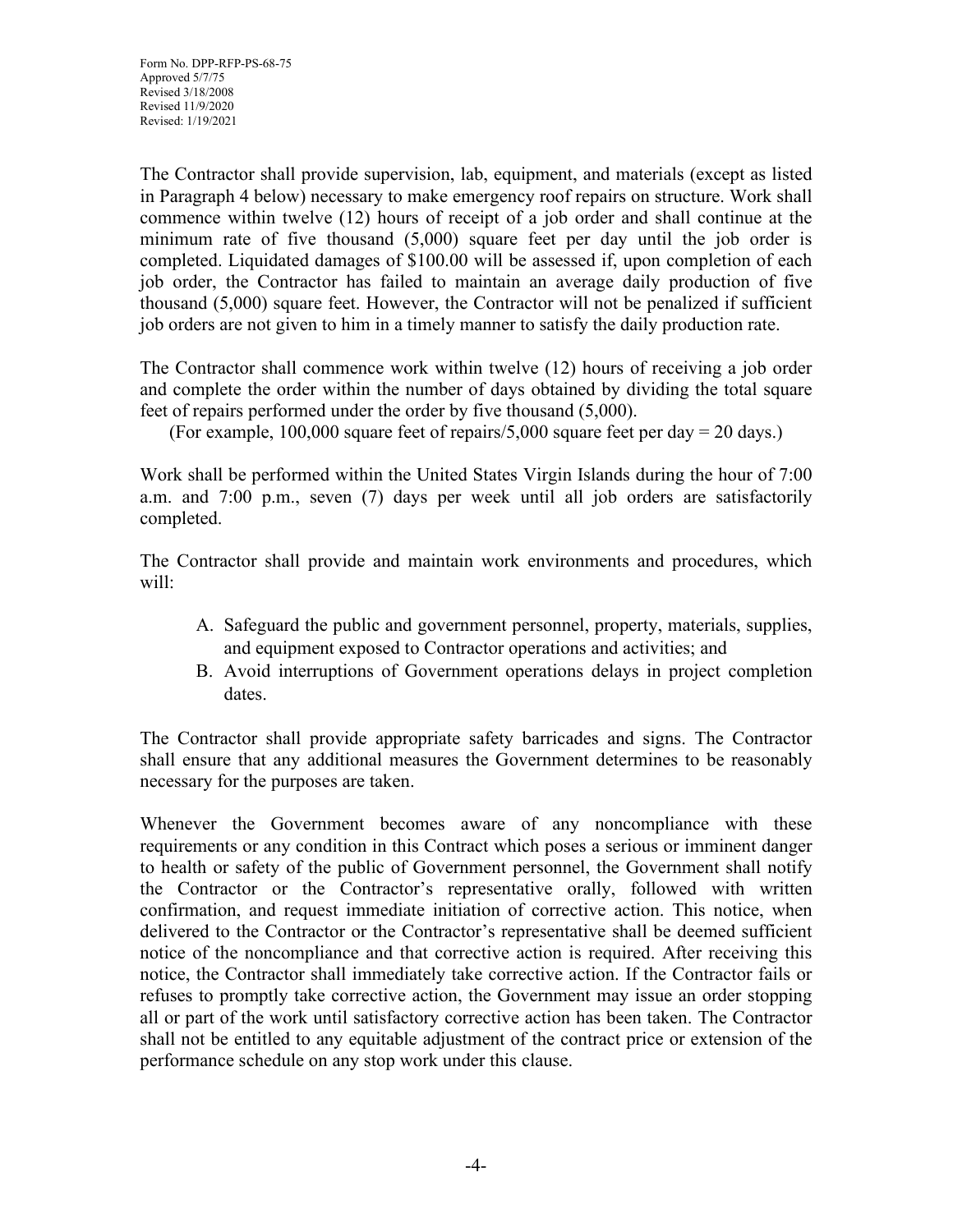Form No. DPP-RFP-PS-68-75 Approved 5/7/75 Revised 3/18/2008 Revised 11/9/2020 Revised: 1/19/2021

### 2. RIGHT-OF-ENTRY FORM

The Department of Public Works will be responsible for collecting completed right-ofentry (ROE) forms from the property owner and will deliver the completed ROE form to the Contractor. The ROE form will serve as a job order for the purposes of this contract. The Contractor **must** obtain a signed ROE form prior to performing any work on the property. If the ROE form is not a multi-part form, the Government will provide one copy of the form to the Contractor. The Contractor shall be responsible for reproducing copies for the Contractor's use. The Contractor shall deliver the actual multi-part representative on a daily basis. The Government will not pay for any repairs to any property for which the Contractor has not obtained and delivered a completed right-ofentry form.

Each completed ROE form delivered to the Contractor by the Government will contain an estimate of the materials required to perform the emergency roof repair. The estimated quantity would be used to issue government furnished plastic sheeting to the Contractor. Any significant difference in the amount of material installed must be justified by the Contractor and approved for payment by the Department of Public Works. The Government will not pay for any repairs on property for which the Government did not supply the Contractor with a ROE form.

The right-of-entry shall be for the sole purpose of performing emergency roof repairs. The Contractor shall not make any representations to the homeowner or agent for the property that would tend to lead the homeowner or agent for the property to assume that the Contractor has been authorized by the Government to perform other kinds of repair work. Contractor's personnel shall not enter other parts of the property without first obtaining permission from the homeowner or agent for the property.

The Contractor shall preserve and protect all structures, equipment, and vegetation (i.e., trees, shrubs, and grass) on or adjacent to the work site, which are not to be removed and which do not unreasonably interfere with the work required under this contract.

The Contractor shall protect from damage all existing improvements and utilities at or near the work site, and on the adjacent property of a third part., the locations of which are made known to or should be known by the Contractor. The Contractor shall repair any damage to those facilities, including those that are the property of a third party, resulting from failure to comply with requirements of this contract or failure to exercise reasonable care in performing the work. If the Contractor fails or refuses to repair the damage promptly, the Government may have the necessary work performed and charge the cost to the Contractor.

#### 3. CONTRACTOR MATERIALS

The Contractor shall furnish the following:

**Structural-use Panels**. In addition to plywood, a number of other panels products have been developed for use in sheeting. These newer products include composite panels,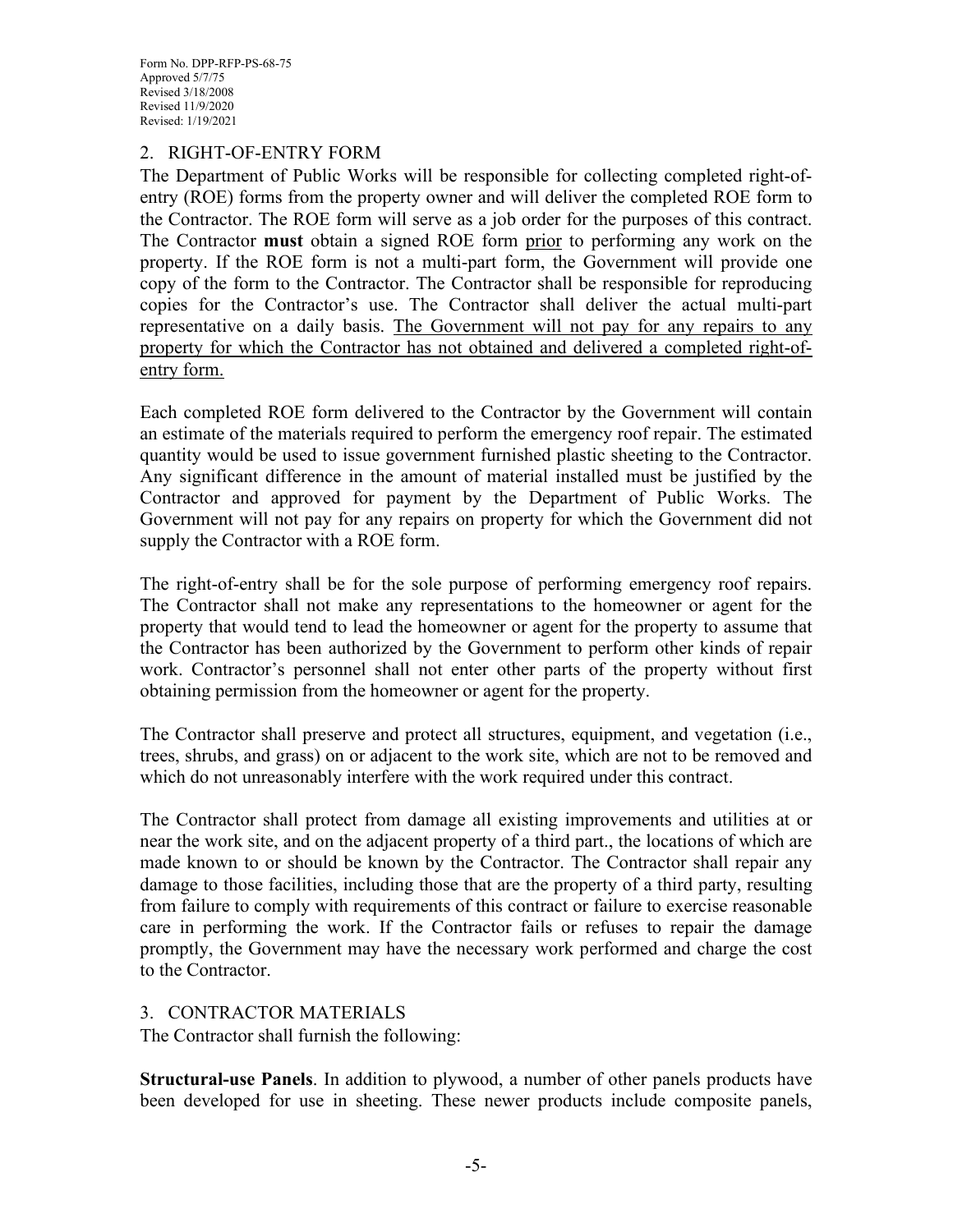wafer board, oriented strand board, and structural particleboard. Structural-use panels are the term that is commonly used to refer collectively to these new products as well as plywood. Structural-use panels should be stamped with a grade-trademark, by the American Plywood Association (APA). C-C EXTERIOR, APA (plywood grade for unsanded sheathing grade for roof applications) should be the plywood grade used. Nonveneer panels will not have veneer grades (e.g., C-C) but shall be marked for exterior use. Plywood with dimensional properties (e.g., oriented strand board) are normally used in the strong direction (long dimensional of the panel perpendicular to the supports). The thickness of the treated structural-use panel should be in accordance with the local code for roof sheathing (5/8" minimum). The standard size of structural-use panel is 4ft x 8ft.

**Furring Strips**. Shall be 1" x 2" pressure treated strips.

**Fasteners**. Galvanized steel 8D nails shall be used when placing structural-use panels, and galvanized steel 16D when placing furring strips. Galvanized self-tapping No. 10 screws 2<sup>1/2</sup> inches long, with gimlet point should only be used when it becomes necessary to anchor a furring strip directly to corrugated roofing where there is not an existing rafter underneath to anchor into. All fasteners shall be installed every twenty-four (24) inches on center along the panel or furring strip. Corrugated roofs may require  $3\frac{1}{2}$  inch fasteners. The Contractor shall furnish and install fasteners of sufficient length to ensure a good connection.

**2 x 4 Joists**. Joists shall be structural lumber stamped with a grade trademark, or certificate of inspection issued a lumber grading or inspection bureau or agency recognized as being competent.

**Butyl Rubber Roofing Tape**. Synthetic rubber adhesive with polypropylene film liner shall be waterproof and weatherproof capable of withstanding temperatures of 35°F to 180°F. Any other equivalent tape may be used after approval from an authorized government representative. This tape shall be used as specified in Paragraph 5.

**NOTE**. All Contractors furnished materials shall conform to local building codes.

#### 4. GOVERNMENT FURNISHED MATERIALS

The Government will furnish plastic sheeting in the preferred 20' x 10' rolls or any other available size. The plastic sheeting will be issued by a government representative from the government's stockpile, the location of which will be made known at the mandatory Contractor meeting held at the Department of Public Works. The issued amount of plastic will be based on the estimated square footage noted on the ROE form issued to the Contractor. The Contractor shall keep a daily log of materials used each day. The log shall contain cumulative totals for sheeting received, used and remaining. The Contractor is responsible for transporting, storing, and protecting all sheeting issued to the Contractor.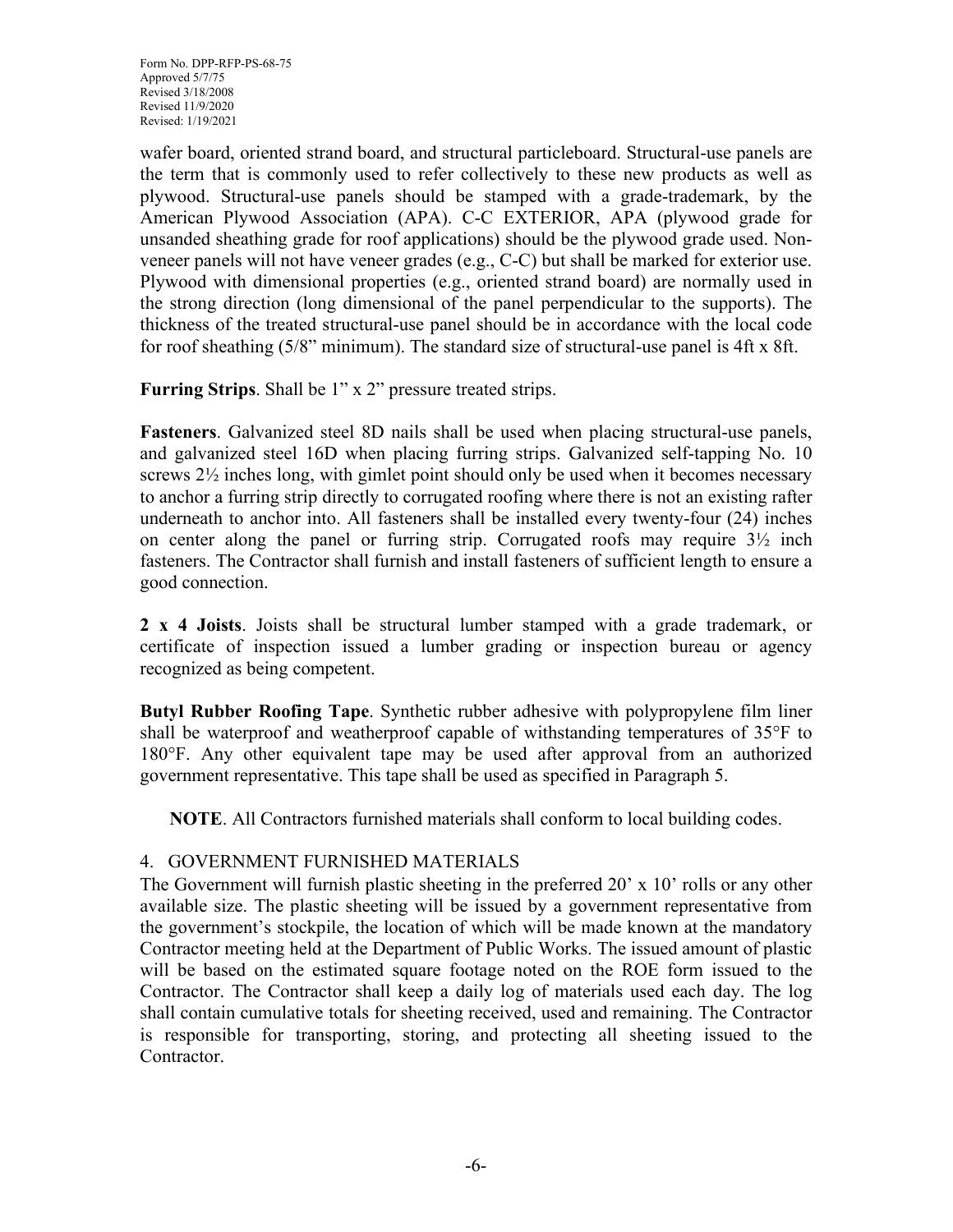Form No. DPP-RFP-PS-68-75 Approved 5/7/75 Revised 3/18/2008 Revised 11/9/2020 Revised: 1/19/2021

At the end of the Emergency Roof Repair Program, the Contractor shall return all scraps of plastic sheeting larger than fifty (5) square feet to a location specified by the Department of Public Works. The scraps of plastic sheeting must be in suitable condition for redistribution to residents to protect their belongings (e.g., clothing, furniture, appliances.)

#### 5. EXECUTION

The Contractor shall coordinate all work through the Department of Public Works. All structures shall be visibly inspected by an authorized Government representative prior to commencement of work. Structures with fifty percent (50%) or more of the roof rafters are missing, will be considered beyond repair. Work will not be permitted on any structure that is deemed beyond repair, unsafe, uninhabitable, or damaged beyond the limits of an emergency repair unless specifically authorized by the Government.

The Contractor shall attach the plastic sheeting directly to the remaining roof framework. Plastic sheeting may be attached directly to roof joints if decking is not present, provided that are of missing decking does not exceed twenty (20) square feet. In areas where the missing decking exceeds twenty (20) feet, the Contractor shall install new structural-use panels prior to installing plastic sheeting. If the building has fifty percent (50%) or less of its decking missing, the Contractor shall install structural-use panels and 3x4s, as required, as specified in Paragraph 3, before proceeding with the plastic sheeting. The plastic sheeting shall be stretched taut and secured with furring strips, which shall be installed around the perimeter of the roof. Intermediate furring strips shall be run continuously from the top to the bottom of the repair. Spacing between intermediate furring strips shall not exceed six (6) feet. Along all edges, the furring strip fasteners shall be spaced non more than twenty-four (24) inches apart. Contractor shall install fasteners along the top of the truss or faster. If joists are missing or damaged beyond safe use, the Contractor shall replace as necessary.

Work will not be permitted on any rubber membrane covered roof unless specifically directed by an authorized government's representative. Every roof has its own specific drainage requirements; the Contractor shall assure proper drainage is provided when installing the plastic sheeting. Proper drainage is very important for the performance and extended life of plastic sheeting. Water pooled on a roof induces breeding of mosquitoes and other pests and poses a serious threat of damage to the structure and its contents in the event of ruptures in the plastic sheeting or overloading.

Plastic sheeting shall be closely fitted around the pipes, conduits, and other protrusions. Areas surrounding protrusions shall be made damp proof by using small pieces of plastic to form a collar and taping them with butyl rubber roofing tape (see Paragraph 3) for sealing. Any punctures or small tears are to be repaired using butyl rubber footage roofing tape.

**Metal, Corrugated Metal Roofing**. When working on this type of roof system, the placing of the furring strips shall be done over the existing rafters or nailing lines.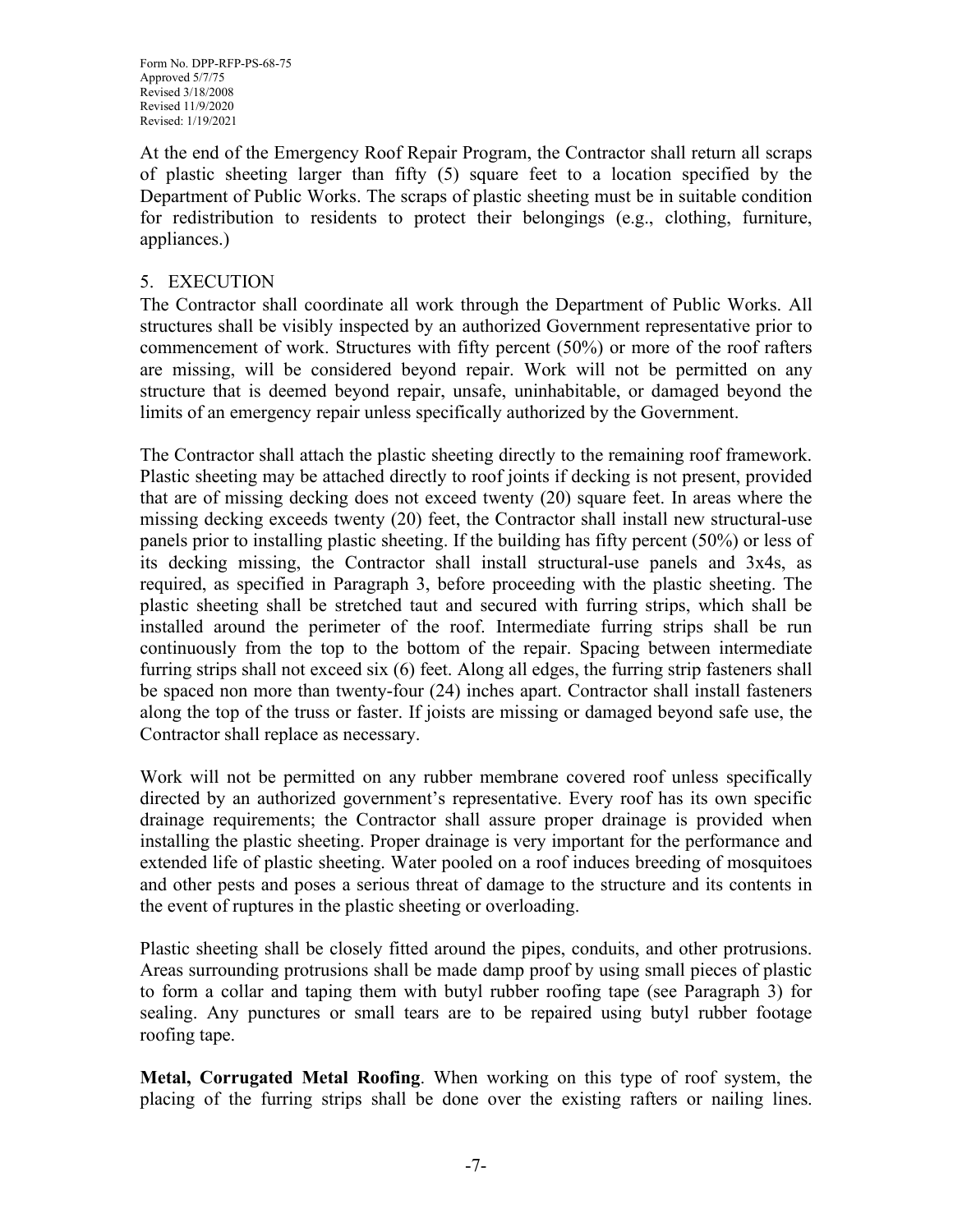Contractor shall avoid placing the furring strips on the open metal roofing since wind action will ultimately loosen the nails and furring strips and create leaks. The placing of the furring strips nailing the existing rafters or nailing lines will avoid "warping" of the furring strips since the nail connection on tip of the rafter will provide a good penetration to both pieces. When no rafters are present, galvanized screws as specified in Paragraph 3 should be on the open metal area. Remove damaged portions of metal roofing to allow installation of the new plywood rafters.

**Joist/Planking Roofing/Roofing Shingles**. When working on this type of roofing system, care must be taken to assure adequate strength and soundness of the existing deck. Contractor shall place the furring strips along the existing rafters or lines.

The Contractor shall be responsible for any property damage caused by the Contractor's personnel or equipment. Damage shall be repaired at no cost to the Government or any third party.

### 6. INSPECTION & ACCEPTANCE

The Government may inspect the work as the Contractor progresses and reserves the right to inspect at a later time. Work will not be accepted and payment will not be made until the Contractor has satisfactorily completed repairs immediately upon request and the original ROE forms have bene returned with comments to the Department of Public Works.

### 7. PAYMENT

Contractor shall charge the Department of Public Works for plastic sheeting based on the area of roof covered in square feet. This item includes all costs associated with the installation of plastic sheeting including fasteners and butyl rubber roofing tape. Contractor must install Government furnished plastic sheeting (tarpaulin) in accordance with specifications.

Contractor shall charge the Department of Public Works for plastic sheeting based on the area of roof covered in square feet. This item includes all costs associated with furnishing and installing structural-use panels. Contractor must furnish and install structural-use panels (plywood) in accordance with specifications.

Contractor shall charge the Department of Public Works for 2x4 joists based on the linear foot of 2x4s installed. This item includes all costs associated with furnishing and installing 2x4 joists. Contractor must furnish and install 2x4 joists in accordance with IAW specifications.

Contractor is instructed to submit to the Commissioner of Public Works a detailed invoice that must include, but is not limited to:

- 1. Contractor name, physical and mailing address, telephone number, and tax identification number;
- 2. Contract number;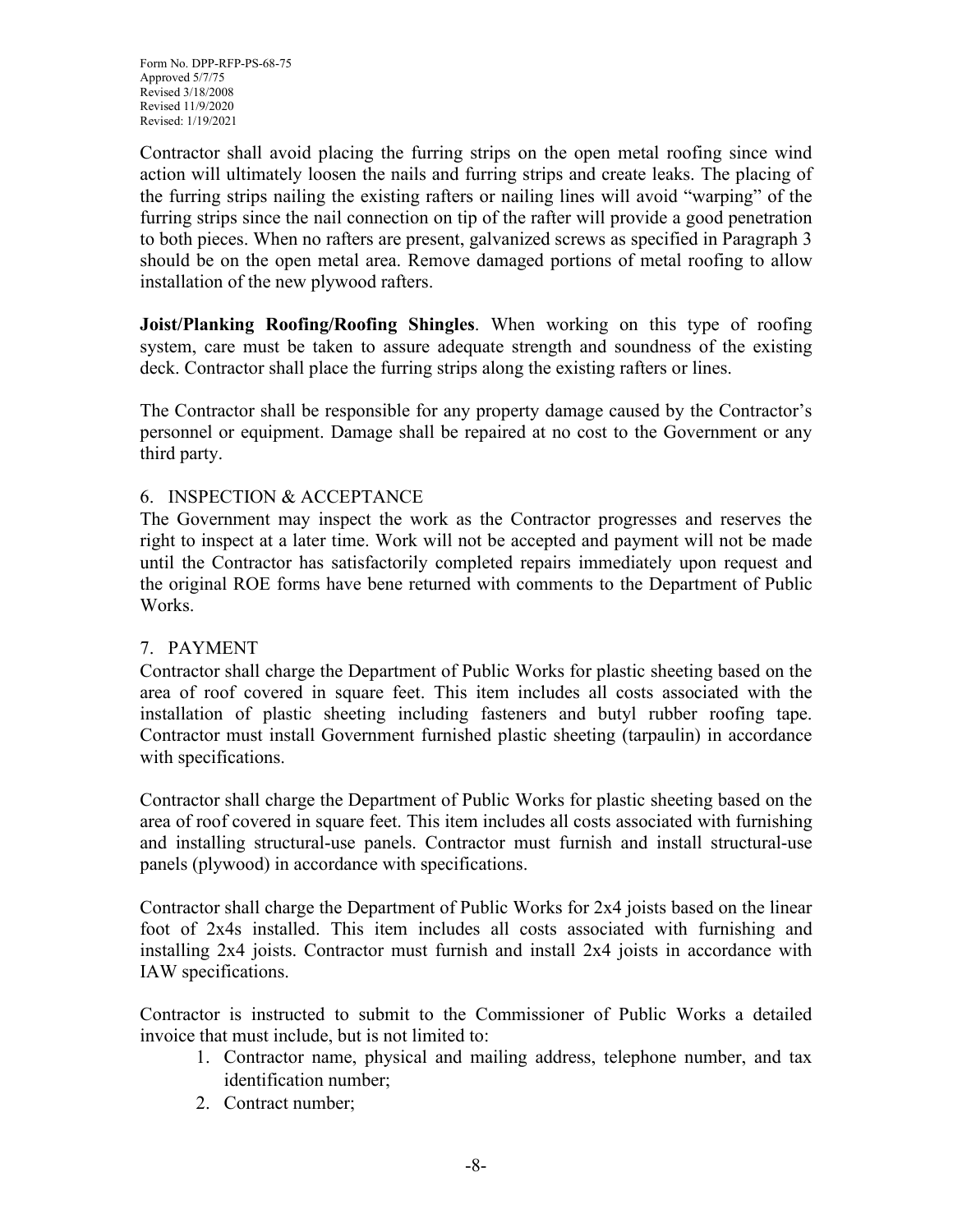- 3. Amount to be paid to Contractor; and
- 4. Period for which services were rendered; days worked; number of units serviced

Contractor must submit invoices indicating total square feet of plastic sheeting, structural-use panels, and 2x4 joists, if applicable, for each individual ROE form and attach copies of the appropriate ROE forms to the invoice.

### **SAMPLE INVOICE**

ABC Construction, Inc. Contract No.: S012DPW20 #123 Estate Anna's Hope Period: 7/15/2000-8/15/2000 P.O. Box 987 Kingshill, VI 00851 (340) 555-0123 Tax ID: 66-9999999

| Item | <b>ROE</b> | Tarpaulin |            | Plywood |         | 2x4<br>Lumber    |      |                   |
|------|------------|-----------|------------|---------|---------|------------------|------|-------------------|
| No.  | No.        | sq. ft.   | cost       | sq. ft. | cost    | sq.<br>ft.       | cost | <b>Total Cost</b> |
|      | 065B       | 2,654     | \$2,123.20 |         |         |                  |      | \$2,123.20        |
| 2    | 0769A      | 1,200     | \$960.00   | 24      | \$46.32 |                  |      | \$1,006.32        |
| 3    | 1022B      | 698       | \$558.40   |         |         |                  |      | 558.40<br>\$      |
|      |            |           |            |         |         | <b>TOTAL DUE</b> |      | \$3,687.92        |

\*I certify that the above information is true and correct. \*

 $\overline{\phantom{a}}$  , and the set of the set of the set of the set of the set of the set of the set of the set of the set of the set of the set of the set of the set of the set of the set of the set of the set of the set of the s John Smith, President Date ABC Construction, Inc.

### 8. INSURANCE

The Contractor shall maintain, on his own, Workmen's Compensation Insurance, Comprehensive General Liability Insurance against bodily injury with limits of \$500,000.00 and against property damage with limits of \$500,000.00 the cost of which shall be borne by the Contractor and maintained fully during the term of the contract.

A copy of the insurance listed herein shall be filed with the Department of Property and Procurement, 3274 Estate Richmond, Christiansted, St. Croix, U.S. Virgin Islands.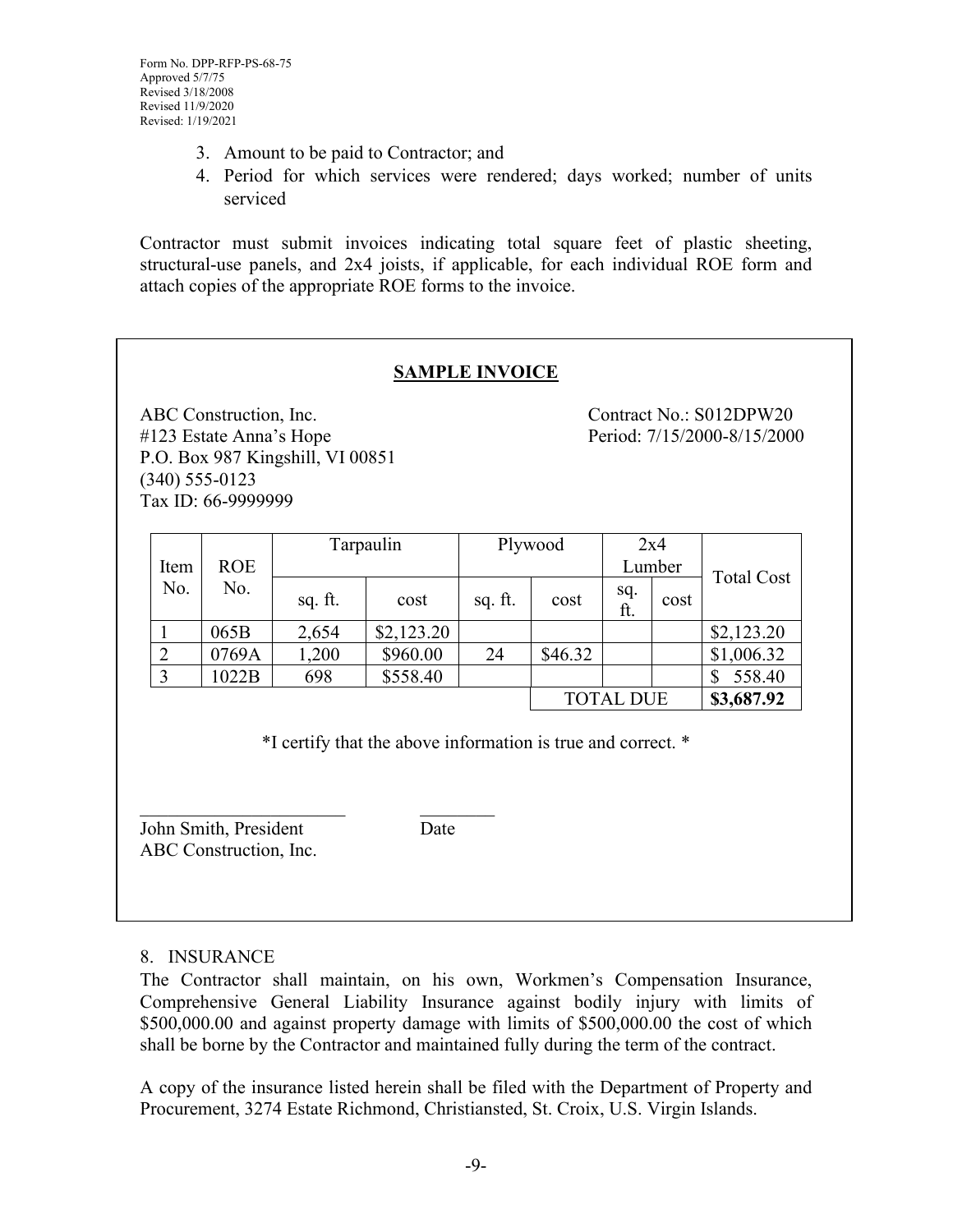The Contractor shall be liable for loss or damage to property of persons; however, in no case shall such negligence be presumed or inferred.

### **D. TIMETABLE**

**Pre-Bid Conference** will be held on **Tuesday, March 23, 2021** at **9:00 a.m.** Atlantic Standard Time via Microsoft Teams.

**Last Day for Written Clarification is Wednesday, March 24, 2021 at 12:00 noon**  Atlantic Standard Time.

### **E. SUBMISSION OF PROPOSAL**

All interested parties shall submit *one* **(1)** electronic copy of proposals, which are to be which are to be received at ebids proposals@dpp.vi.gov no later than **Monday, April 12, 2021 at 4:30 p.m.** Atlantic Standard Time.

Electronic submissions must include the Company's Name – Solicitation Number and Due Date in the Subject Line of the email. For Example, ABC Company, Inc. – RFP No. 001 – T-2020(P) – March 16, 2020.

The First Page of each electronic submission must also include Company's Name – Solicitation Number and Due Date. The second page of each electronic submission must only contain the following words in red font: "CONFIDENTIAL BID SUBMISSION"

| ⊳    | To  | ebids proposals@dpp.vi.gov;                                |
|------|-----|------------------------------------------------------------|
| Send | Cc. |                                                            |
|      | Bcc |                                                            |
|      |     | Subject ABC Company, Inc.-RFP-033-T-2020 (P)- May 22, 2020 |

All electronic submissions must be received at ebids  $proposals@dpp.vi.gov$  no later than the date and time listed in each advertisement. There will be no exceptions.

Pre-Bid Conference Information

[Click here to join the meeting](https://teams.microsoft.com/l/meetup-join/19%3ameeting_YWY2YzRlMWItNzFkYy00NGRkLTg3OWItODM0NWEwN2EzMmU5%40thread.v2/0?context=%7b%22Tid%22%3a%22c6c12b25-87cc-4f04-8d48-314ff405b090%22%2c%22Oid%22%3a%221eda7dec-3301-44ad-a52a-bc241bc292ab%22%7d)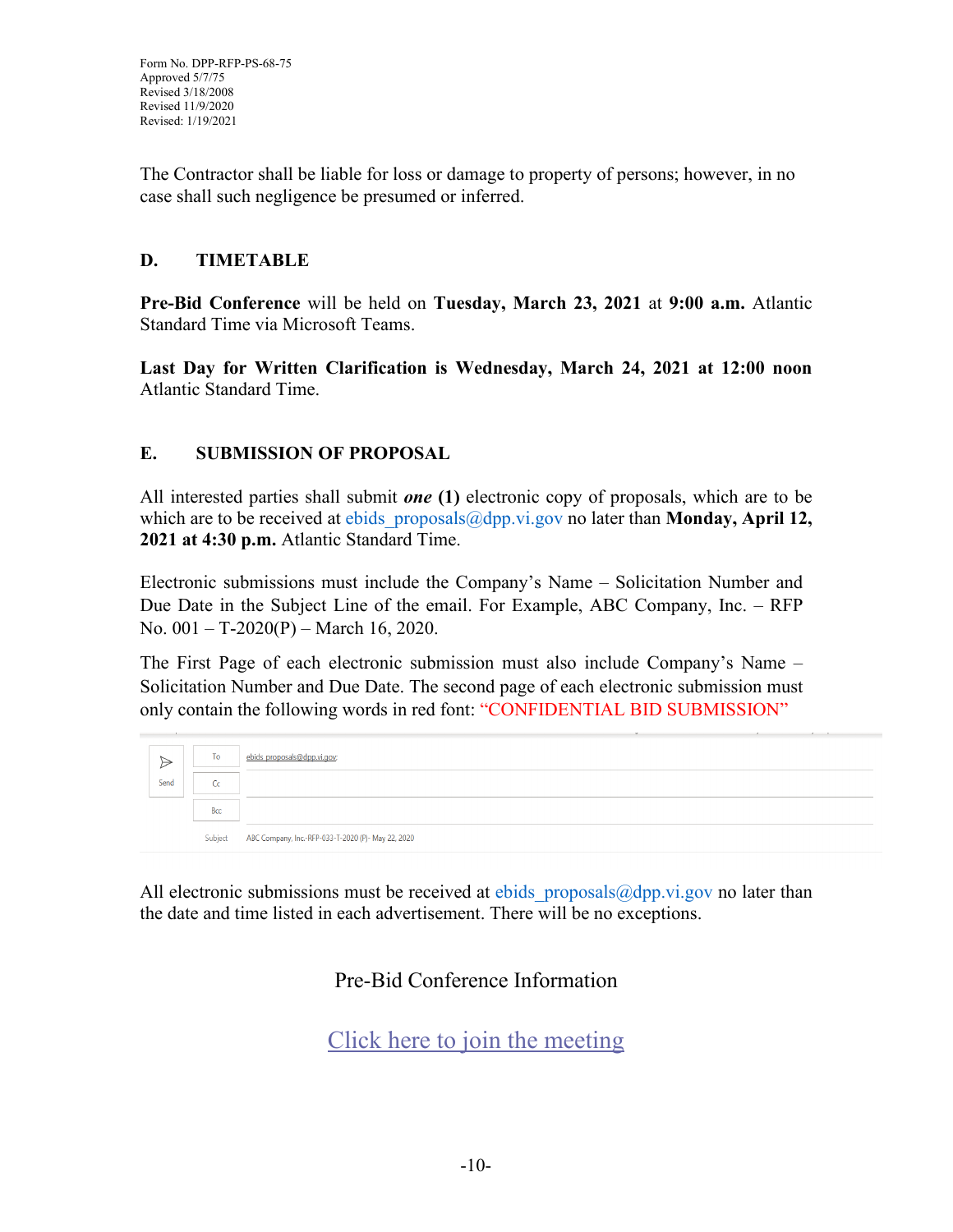### **F. WITHDRAWALS OF PROPOSAL**

A proposal may be withdrawn at any time prior to the time specified as the closing time for acceptance of proposals. However, no proposal shall be withdrawn or canceled for a period of thirty (30) days after said closing time for acceptance of proposals, nor shall the successful provider withdraw, cancel or modify the proposal, except at the request of GVI after having been notified that GVI has accepted proposal.

### **G. INTERPRETATION OF SPECIFICATIONS**

If any person contemplating submitting a proposal requires clarification of any part of the scope of work, he/she may submit to the GVI a written request for an interpretation thereof to the **Dynell R. Williams** at **[dynell.williams@dpp.vi.gov](mailto:dynell.williams@dpp.vi.gov)**. GVI will not respond to questions received after the above established date. The person submitting the request will be responsible for its prompt delivery. Any interpretation of the scope of work will be made in writing to all prospective providers. Oral explanations will not be binding.

### **H. CONSIDERATION OF PROPOSAL**

The Commissioner of Property and Procurement shall represent and act for GVI in all matters pertaining to the scope of work and contract in conjunction therewith. **This RFP does not commit GVI to the award of a contract or pay of any cost incurred in preparing and submitting proposals in anticipation of a contract. GVI reserves the right to reject any or all proposals and to disregard any informality and/or irregularity in the proposal when, in its opinion, the best interest of GVI will be served by such action.** Proposals failing to provide some of the items in the scope of work shall not be rejected per se, but any deviations from the scope must be clearly noted.

### **I. ACCEPTANCE OF PROPOSALS**

GVI will notify in writing acceptance of one of the proposals. Failure to provide any supplementary documentation to comply with the respondent's proposal may be grounds for disqualification.

### **J. CONTENTS OF PROPOSAL**

The following is a list of information to be included in the written proposal. The documents listed under this section are required for submission of a proposal in response to this RFP, and failure to comply with any requirement as outlined may disqualify the respondent.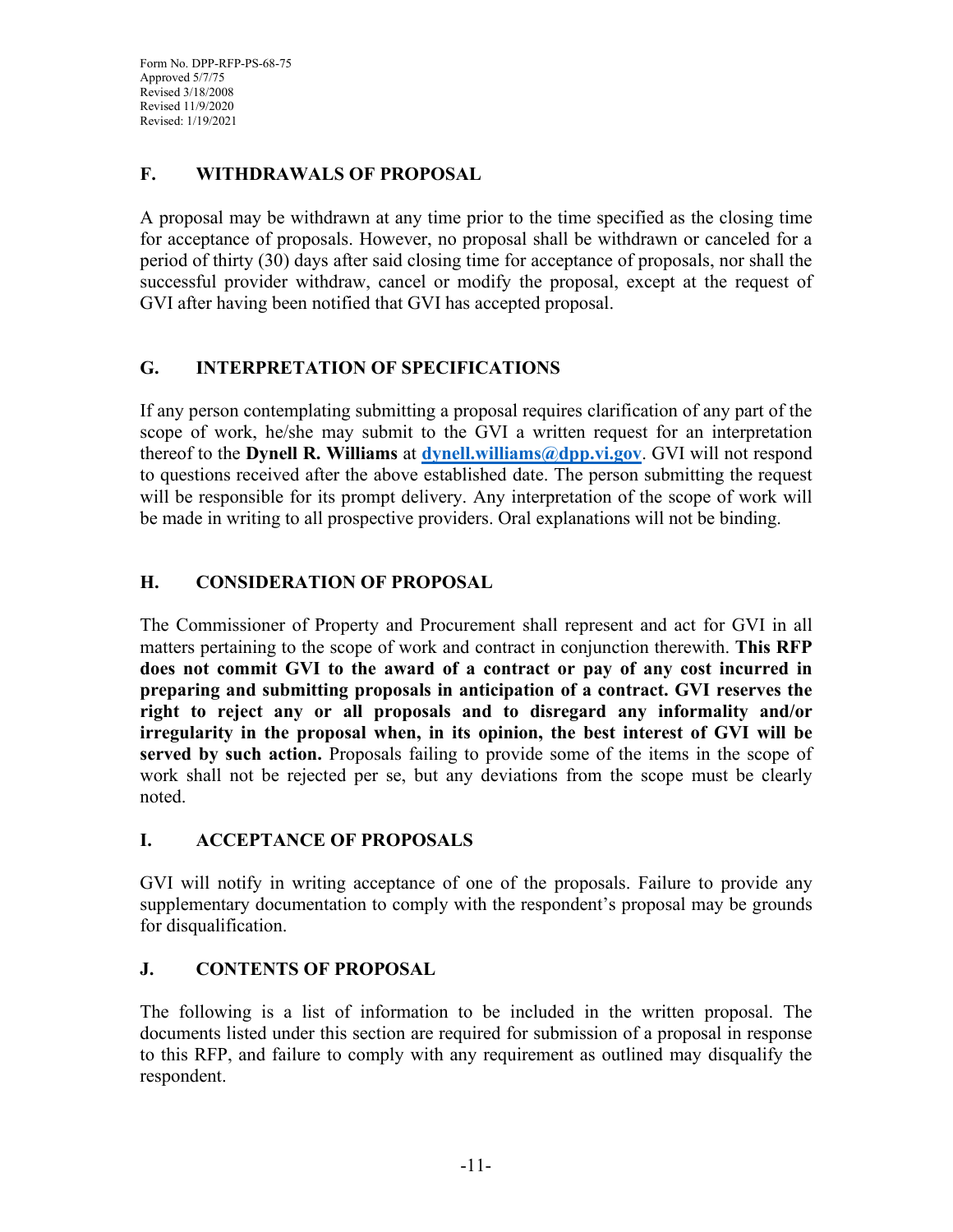Form No. DPP-RFP-PS-68-75 Approved 5/7/75 Revised 3/18/2008 Revised 11/9/2020 Revised: 1/19/2021

- 1. Organization:
	- a. Introductory letter about the respondent:
		- i. Name, address, email, and telephone numbers.
		- ii. Type of service for which individual/firm is qualified.
	- b. Provide a list of staff available for the project (Local  $&$  Off-Territory)
	- c. Current Business License or state register for the services being advertised. All bidders bidding as a Joint Venture must be licensed as a Joint Venture in the US Virgin Islands
	- d. Current trade name registration certification; if applicable
	- e. Certificate of Good Standing dated July 1, 2020, or later
	- f. Articles of Incorporation (For Corporations) or Articles of Organization for (LLC's) or Statement of Qualification (Limited Partnerships), if applicable.
	- g. Corporate Resolution or equivalent identifying the person who is authorized to act for the respondent with respect to this RFP.
- 2. Sub-Contractors:
	- a. Provide listing of Sub-Contractors that shall be retained for this project including phone numbers.
	- b. Provide what percentage of work will be sub-contracted.
- 3. Project Experience:
	- a. Provide a list of projects performed within the last three (3) years. Include a brief description of the work performed and cost of each project.
	- b. Provide a list of projects currently being performed. Include a brief description of the project and percentage completed.
- 4. Project Approach:
	- a. The respondent applying to this solicitation will describe how you will approach this project and availability to perform the services requested.
- 5. References Letters: 3 letters minimum related to the projected being solicited. To obtain maximum allotted points, each letter must:
	- a. Include information about past performance on similar project from authorized representative;
	- b. Include a working telephone number; and email address to be contacted; and
	- c. Notarized.
- 6. Proof of Sam.Gov registration
- 7. **Cost Proposal** *must* **be submitted in a separate file. The Contractor will provide cost estimates for the following outlined services.**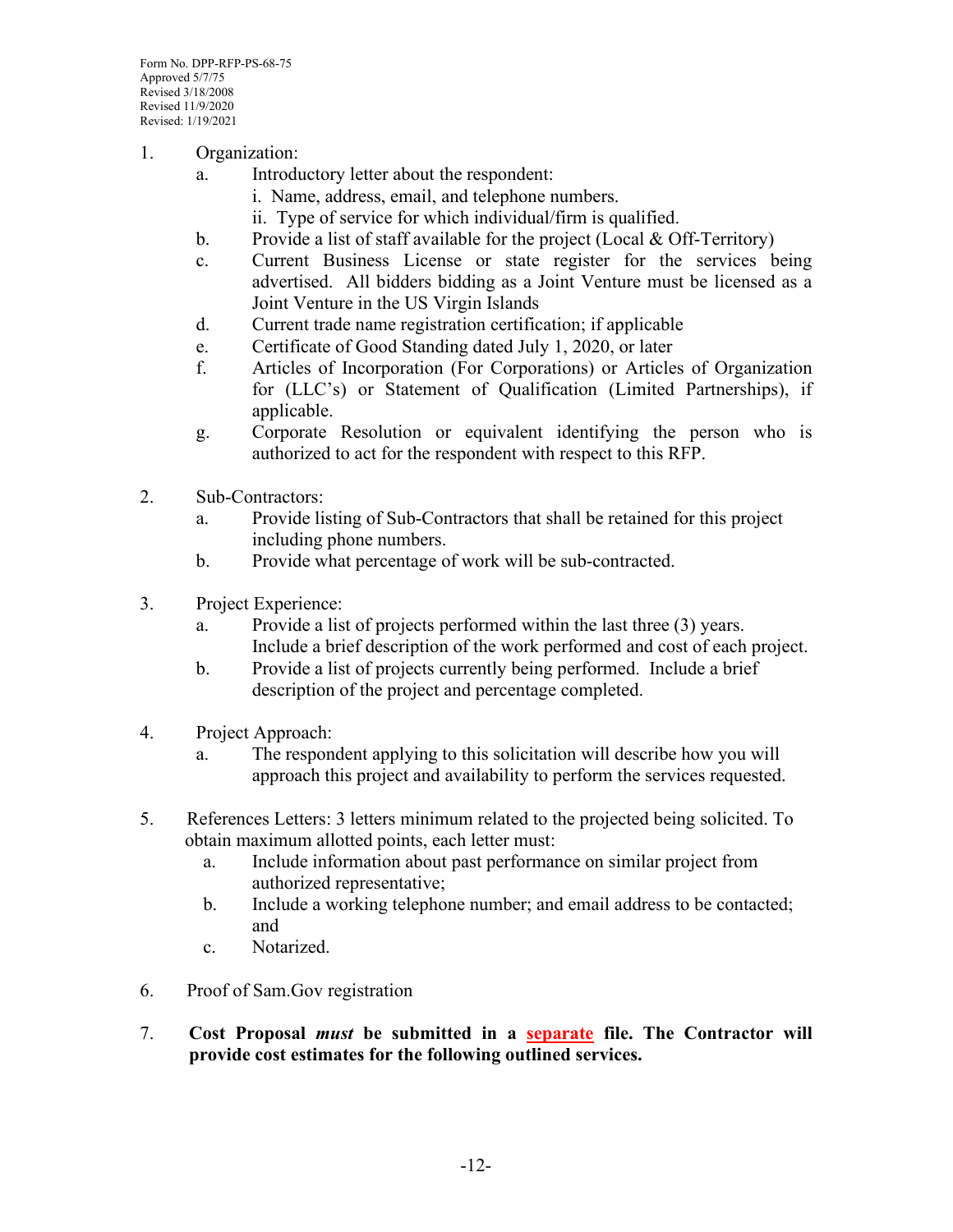### **K. CONFLICT OF INTEREST**

A proposer filing a proposal hereby certifies that no officer, agent, or employee of GVI has a pecuniary interest in this proposal or has participated in contract negotiations on behalf of GVI; that the proposal is made in good faith without fraud, collusion, or connection of any kind with any other Bidder for the same request for proposals; the respondent, is competing solely on its own behalf without connection with, or obligation to, any undisclosed person or firm.

#### **L. ACCEPTANCE OF CONTRACT TEMPLATE AND OTHER TERMS AND CONDITIONS**

By submitting a proposal in response to this RFP, the respondent agrees to accept the boilerplate terms and conditions of the Government's standard Professional Services Contract, a copy of which is attached to this RFP, if the respondent is selected for award.

#### **M. MANDATORY LIST OF REQUIRED SUPPORTING DOCUMENTS TO CONTRACT WITH GOVERNMENT OF THE VIRGIN ISLANDS**

1. See Attached.

THE DOCUMENTS IN THE ATTACHMENT WILL BE REQUIRED FOR APPROVAL OF THE CONTRACT WITH THE SUCCESSFUL RESPONDENT.

晶 List of Required Docs.09.17.2018.pdf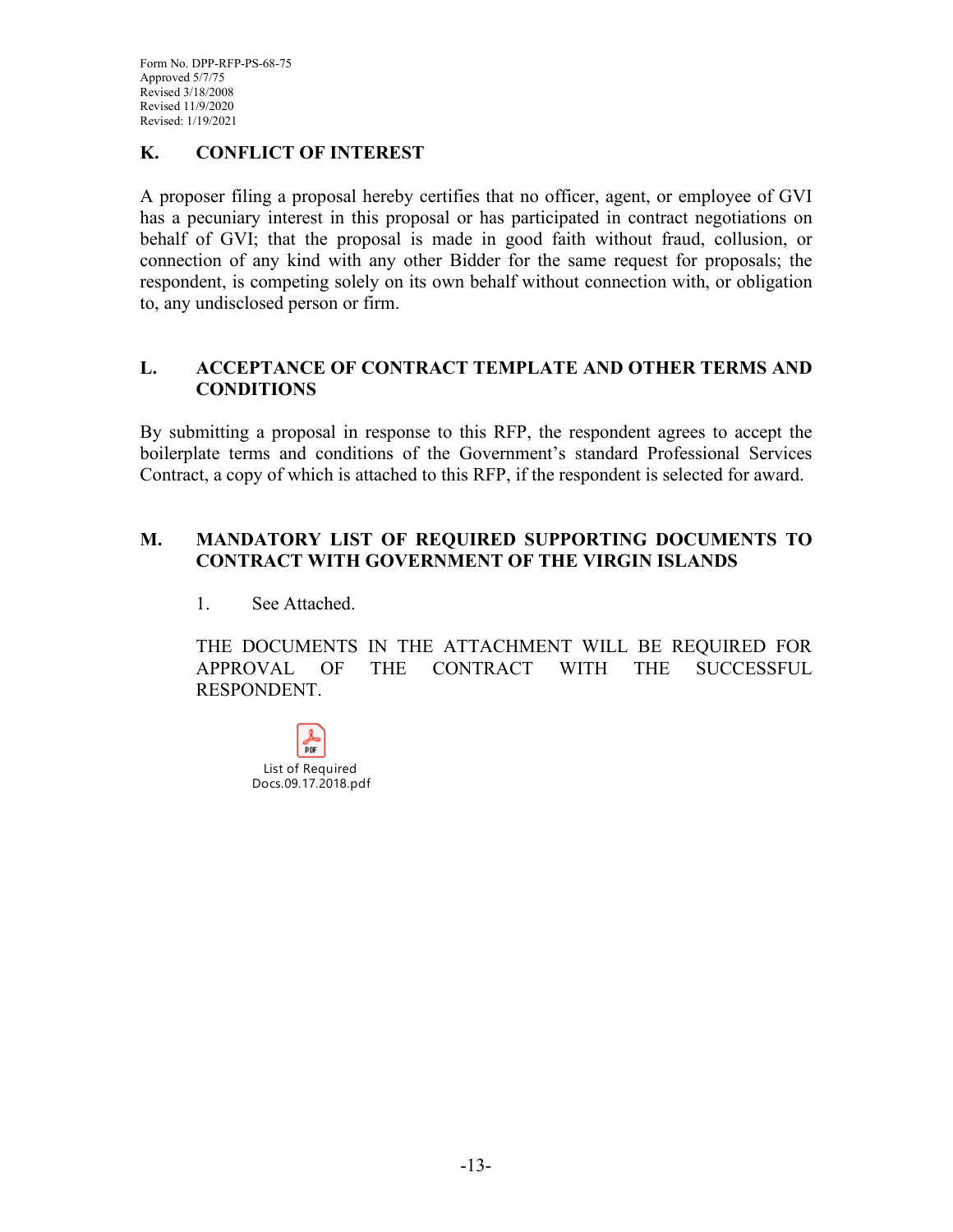#### **BID SHEET Emergency Roof Repairs**

|             |                                                                                                                | <b>EMERGENCY ROOF REPAIRS SCHEDULE</b> |                  |              |                               |
|-------------|----------------------------------------------------------------------------------------------------------------|----------------------------------------|------------------|--------------|-------------------------------|
|             |                                                                                                                |                                        |                  | <b>UNIT</b>  | <b>TOTAL</b><br><b>AMOUNT</b> |
| <b>ITEM</b> | <b>DESCRIPTION</b>                                                                                             | <b>QUANTITY</b>                        | <b>UNIT</b>      | <b>PRICE</b> |                               |
| 001.        | Install plastic sheeting                                                                                       | 5,000                                  | Sq. Ft           |              |                               |
| 002.        | <b>Furnish and install</b><br>structural-use panels<br>(plywood)                                               | 1,000                                  | Sq. Ft           |              |                               |
| 003.        | Furnish and install 2x4<br>lumber                                                                              | 400                                    | <b>Linear Ft</b> |              |                               |
|             |                                                                                                                |                                        |                  | TOTAL:       |                               |
|             | Company Name: Manual Manual Manual Manual Manual Manual Manual Manual Manual Manual Manual Manual Manual Manua |                                        |                  |              |                               |
|             | Company Physical Address: Company Physical Address:                                                            |                                        |                  |              |                               |
|             | Address:<br><b>Mailing</b><br>Company                                                                          |                                        |                  |              |                               |
|             |                                                                                                                |                                        |                  |              |                               |
|             | Company Telephone: Company Telephone:                                                                          |                                        |                  |              |                               |

Company

 $\frac{\partial \mathbf{p}}{\partial \mathbf{p}} = \frac{\partial \mathbf{p}}{\partial \mathbf{p}}$ 

Fax

 $\omega$  .

Number:

 $\sim$ 

NOTE: Quantities listed above are for bid evaluation purposes only.

 $\label{eq:1.1} \langle \mathcal{A} \rangle \rangle = \langle \mathcal{A} \rangle$ 

 $\frac{1}{2} \sum_{i=1}^n \frac{1}{2} \sum_{j=1}^n \frac{1}{2} \sum_{j=1}^n \frac{1}{2} \sum_{j=1}^n \frac{1}{2} \sum_{j=1}^n \frac{1}{2} \sum_{j=1}^n \frac{1}{2} \sum_{j=1}^n \frac{1}{2} \sum_{j=1}^n \frac{1}{2} \sum_{j=1}^n \frac{1}{2} \sum_{j=1}^n \frac{1}{2} \sum_{j=1}^n \frac{1}{2} \sum_{j=1}^n \frac{1}{2} \sum_{j=1}^n \frac{1}{2} \sum_{j=$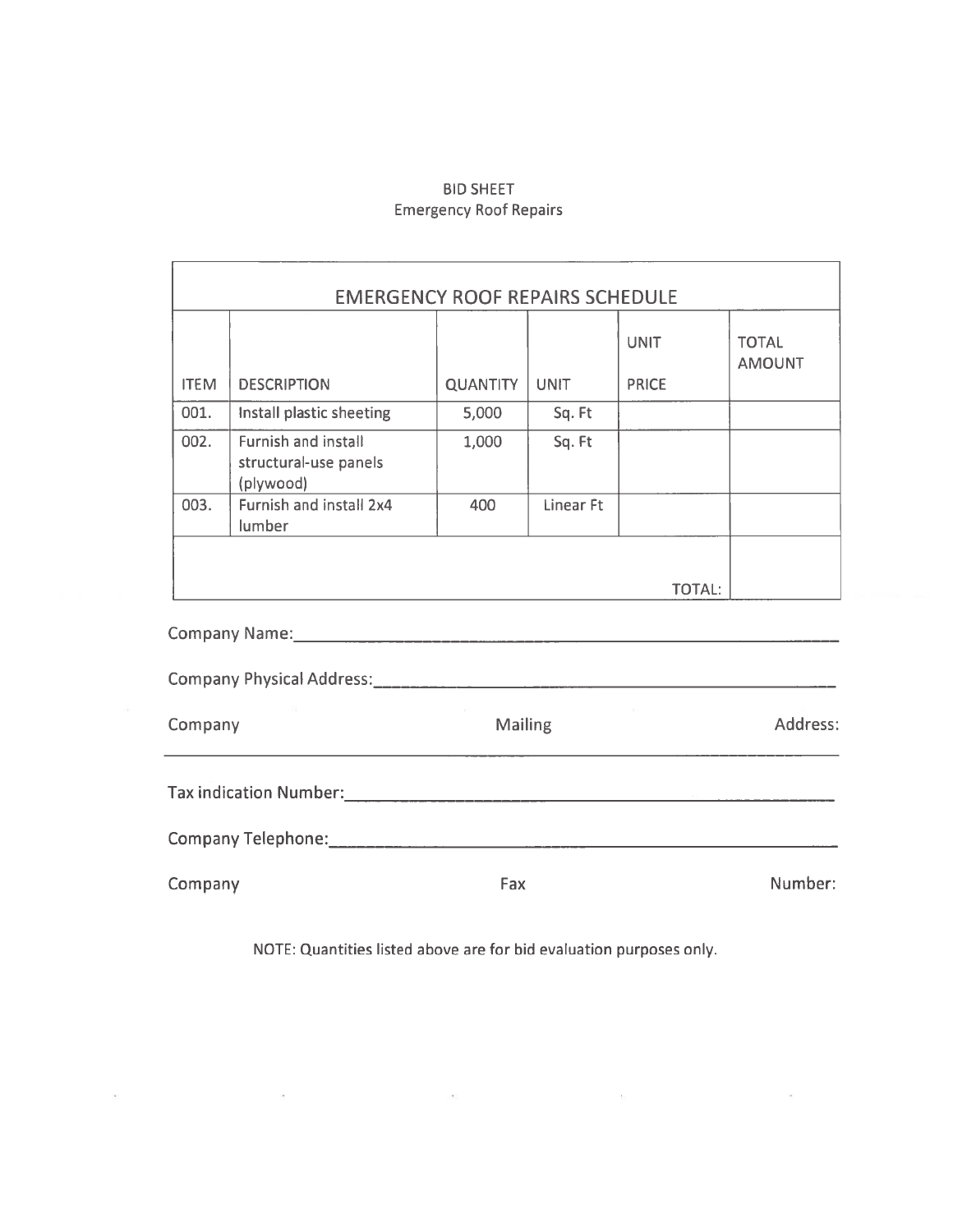## **GOVERNMENT OF THE VIRGIN ISLANDS DEPARTMENT OF PROPERTY AND PROCUREMENT**

# **NON-COLLUSION AFFIDAVIT**

**\_\_\_\_\_\_\_\_\_\_o\_\_\_\_\_\_\_\_\_\_**

………………………………………………………..................... being duly sworn, deposes and says that --

(1) He is [owner, partner, officer, representative, or agent] of ……………………………....................

……………………………………………………………….. the bidder that has submitted that attached bid;

(2) He is duly informed respecting the preparation and contents of the attached bid and of all pertinent circumstances respecting such bid;

- (3) Such bid is genuine and is not a collusive or sham bid;
- (4) Neither the said bidder nor any of its officers, partners, owners, agents, representatives, employees

or parties in interest, including this affiant, has in any way colluded, conspired, connived or agreed, directly or indirectly with any other bidder, firm or person to submit a collusive or sham bid in connection with the contract for which the attached bid has been submitted or to refrain from bidding in connection with such contract, or has in any manner, directly or indirectly, sought by agreement or collusion or communication or conference with any other bidder, firm or person to fix the price or prices in the attached bid or of any other bidder, or to fix any overhead, profit or cost element of the price or the bid price of any other bidder, or to secure through any collusion, conspiracy, connivance or unlawful agreement any advantage against The Government of the Virgin Islands or any person interested in the proposed contract; and

(5) The price or prices quoted in the attached bid are fair and proper and are not tainted by any collusion, conspiracy, connivance or unlawful agreement on the part of the bidder or any of its agents, representatives, owners, employees, or parties in interest, including this affiant.

Signature of Affidavit

**\_\_\_\_\_\_\_\_\_\_\_\_\_\_\_\_\_\_\_\_\_\_\_\_\_\_\_\_\_\_\_\_\_\_\_\_\_\_\_\_\_\_**

SUBSCRIBED AND SWORN to before me this……………, day of …………………………………………………………………………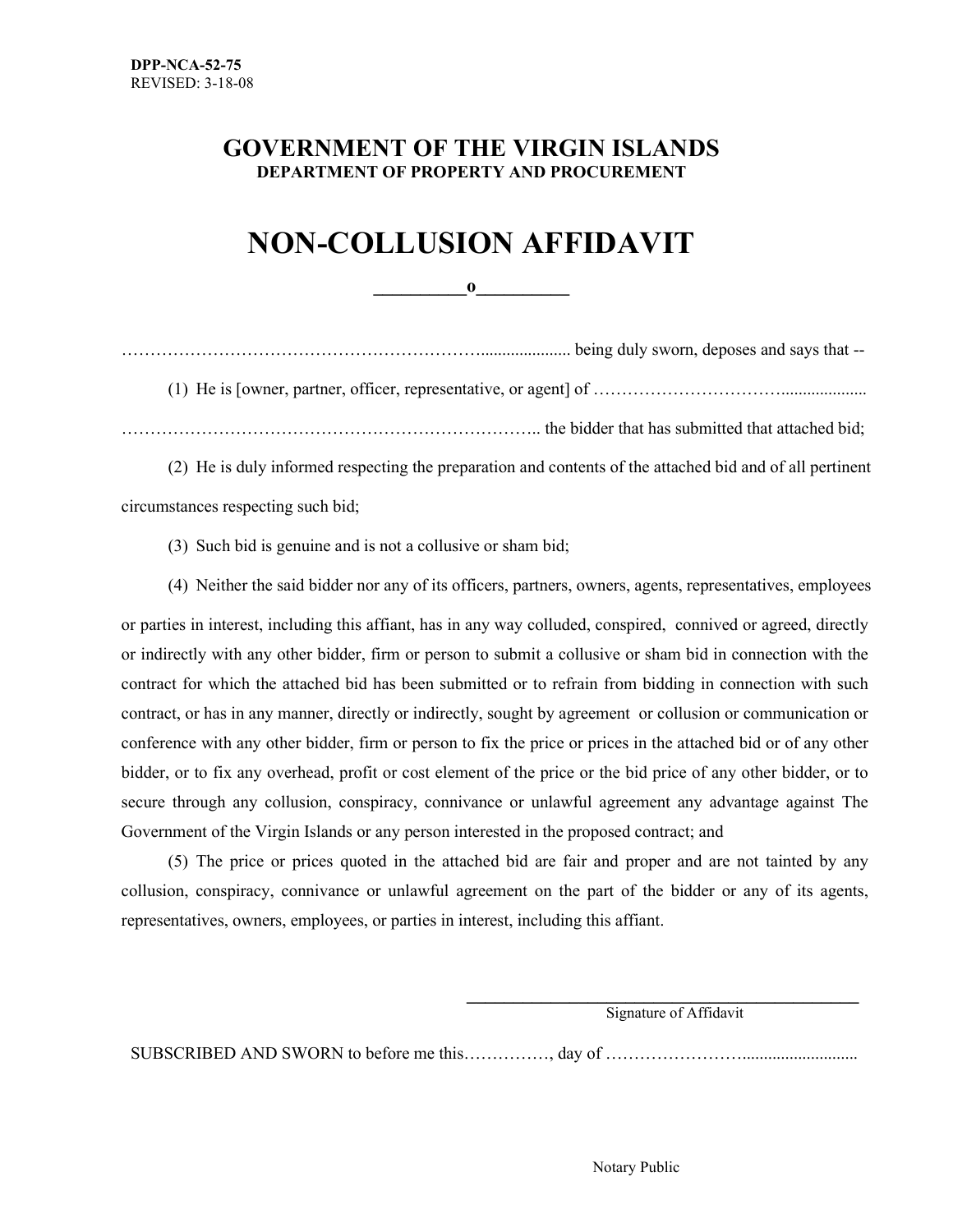#### **GOVERNMENT OF THE VIRGIN ISLANDS TASK ORDER CONTRACT**

This Agreement made this \_\_\_ day of \_\_\_\_\_\_\_\_\_\_\_\_\_\_, \_\_\_\_, in the Territory of the United States Virgin Islands by and between the Government of the Virgin Islands (hereinafter referred to as "Government") on behalf of the Department of Public Works and **[Insert Contractor's Name or Company Name as it appears on Articles of Incorporation/Formation Documents]**, whose address is **[Insert Contractor's Address]** (hereinafter referred to as "Contractor"),

#### **WITNESSETH**:

**WHEREAS**, the Government is in need of a contractor to provide **[Insert Project Description]**; and

**WHEREAS**, the Contractor was selected in accordance with **[Insert RFP No.]**; and

**WHEREAS**, the Contractor represents that it is willing and capable of providing the services in an expeditious manner and in accordance with the specifications cited in Addendum I and II; it is mutually agreed between the Parties as follows:

**Section I.** That for and in consideration of the prices and other terms and conditions of this Contract, the Contractor agrees to provide **[Insert Project Description]** to the Government. The Contractor shall furnish all necessary supplies to provide the services outlined in Addendum I (Scope of Services), attached hereto and made a part of this Agreement.

Section II. The Government in consideration of the satisfactory performance of the services described in Addendum I, agrees to pay Contractor in accordance with invoices submitted and approved by **[Insert User Agency Name]** as set forth in Addendum II (Compensation) attached hereto and made a part of this Agreement.

**Section III**. This Contract shall commence on  $\qquad$  and shall terminate on unless mutually extended or terminated by the Parties. No alterations or variations of the terms of the proposal shall be valid or binding upon the Government unless made in writing and approved by the Government.

**Section IV**. The Contractor agrees to provide the services outlined in Addendum I (Scope of Services) in accordance with the terms and conditions outlined in Addendum III (General Provisions), both attached hereto and made a part of this Agreement.

**Section V.** This Contract shall be governed by the laws of the United States Virgin Islands and jurisdiction shall remain in the United States Virgin Islands.

**Section VI**. This Contract shall be subject to the availability and appropriation of funds. The Contractor shall only perform services when directed by the Commissioner of **[Insert User Agency Name]** or authorized representative.

**Section VII.** This Contract constitutes the entire agreement between the parties hereto, and all prior understandings or communications, written or oral, with respect to the Service, which is the subject matter of this Contract, are merged herein.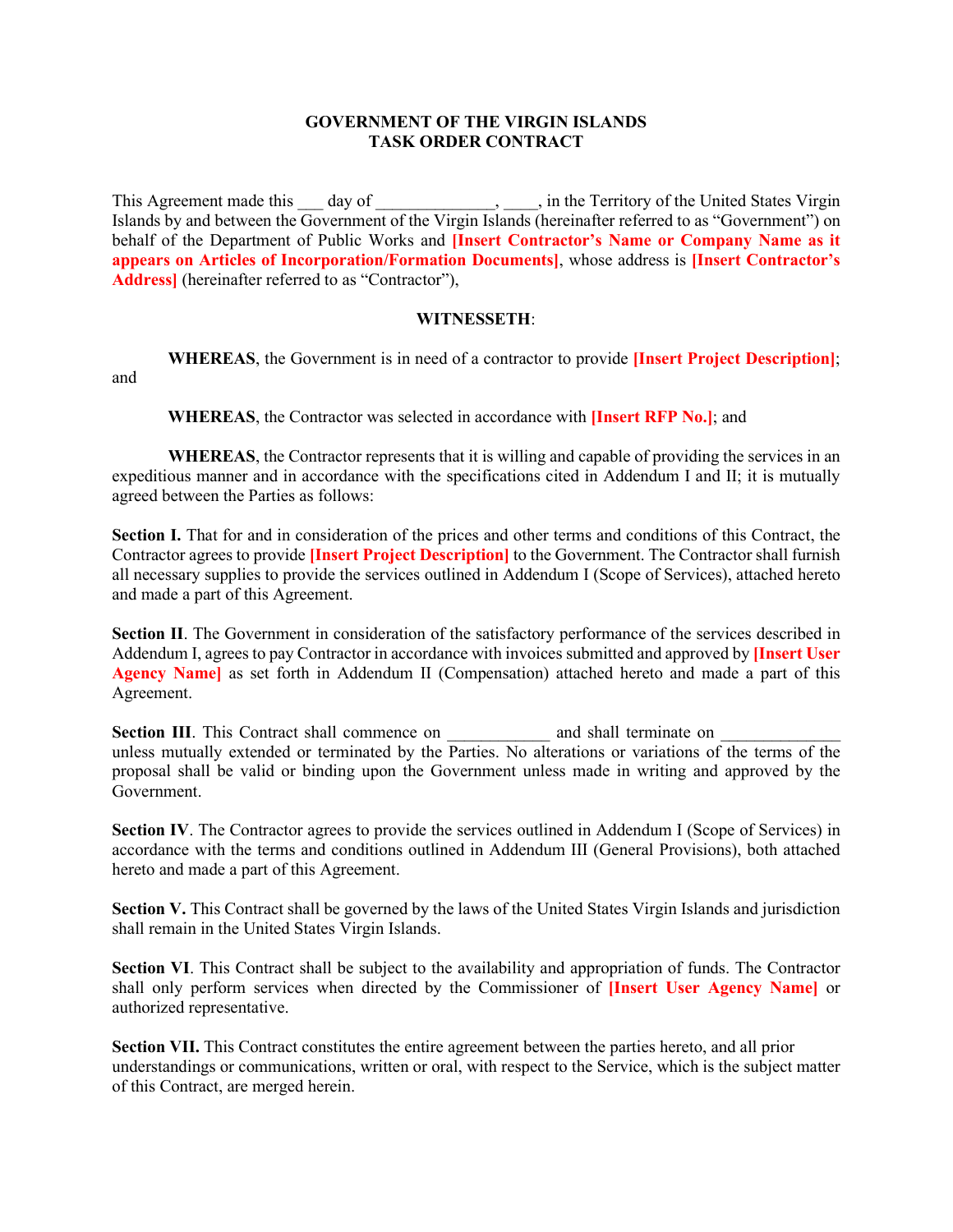**IN WITNESS WHEREOF,** the parties have hereunto set their hands on the day and year first above written. This Contract is executed in an original, in the year and day mentioned in the first paragraph.

| <b>WITNESSES:</b> | <b>GOVENRMENT OF THE VIRGIN ISLANDS:</b>                         |      |  |  |
|-------------------|------------------------------------------------------------------|------|--|--|
|                   | [NAME]<br>Commissioner<br>Department of Property and Procurement | Date |  |  |
|                   | [NAME]<br>Commissioner<br>Department of [ USER AGENCY]           | Date |  |  |
|                   | <b>CONTRACTOR</b>                                                |      |  |  |
|                   | Name<br>Position<br>Company                                      | Date |  |  |

(Corporate Seal if Contractor is a Corporation)

**ADDENDUM I (SCOPE OF SERVICES) (Insert on Separate Page)**

**ADDENDUM II (COMPENSATION) (Insert on Separate Page)**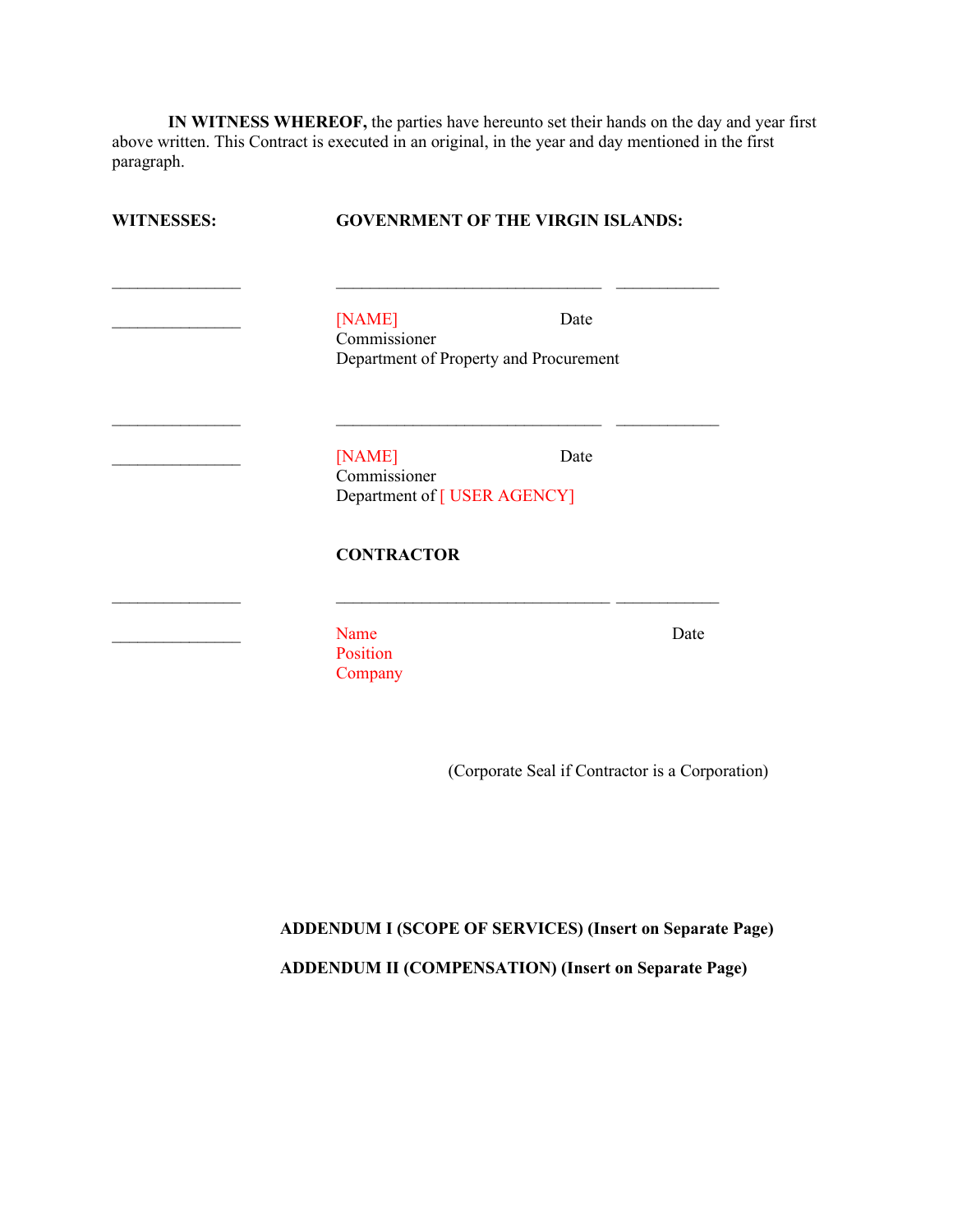### **ADDENDUM III (GENERAL PROVISIONS) Federally Funded/Declared Disaster**

#### 1. **EQUAL EMPLOYMENT OPPORTUNITY**

During the performance of this contract, the Contractor agrees as follows:

(1) The Contractor will not discriminate against any employee or applicant for employment because of race, color, religion, sex, or national origin. The Contractor will take affirmative action to ensure that applicants are employed, and that during employment, employees are treated without regard to their race, color, religion, sex, or national origin. Such action shall include, but not be limited to the following: Employment, upgrading, demotion, or transfer; recruitment or recruitment advertising; layoff or termination; rates of pay or other forms of compensation; and selection for training, including apprenticeship. The contractor agrees to post in conspicuous places, available to employees and applicants for employment, notices to be provided setting forth the provisions of this nondiscrimination clause.

(2) The Contractor will, in all solicitations or advertisements for employees placed by or on behalf of the Contractor, state that all qualified applicants will receive considerations for employment without regard to race, color, religion, sex, or national origin.

(3) The Contractor will send to each labor union or representative of workers with which he has a collective bargaining agreement or other contract or understanding, a notice to be provided advising the said labor union or workers' representatives of the contractor's commitments under this section, and shall post copies of the notice in conspicuous places available to employees and applicants for employment.

(4) The Contractor will comply with all provisions of Executive Order 11246 of September 24, 1965, and of the rules, regulations, and relevant orders of the Secretary of Labor.

(5) The Contractor will furnish all information and reports required by Executive Order 11246 of September 24, 1965, and by rules, regulations, and orders of the Secretary of Labor, or pursuant thereto, and will permit access to his books, records, and accounts by the administering agency and the Secretary of Labor for purposes of investigation to ascertain compliance with such rules, regulations, and orders.

(6) In the event of the Contractor's noncompliance with the nondiscrimination clauses of this contract or with any of the said rules, regulations, or orders, this contract may be canceled, terminated, or suspended in whole or in part and the contractor may be declared ineligible for further Government contracts or federally assisted construction contracts in accordance with procedures authorized in Executive Order 11246 of September 24, 1965, and such other sanctions as may be imposed and remedies invoked as provided in Executive Order 11246 of September 24, 1965, or by rule, regulation, or order of the Secretary of Labor, or as otherwise provided by law.

(7) The Contractor will include the portion of the sentence immediately preceding paragraph (1) and the provisions of paragraphs (1) through (7) in every subcontract or purchase order unless exempted by rules, regulations, or orders of the Secretary of Labor issued pursuant to section 204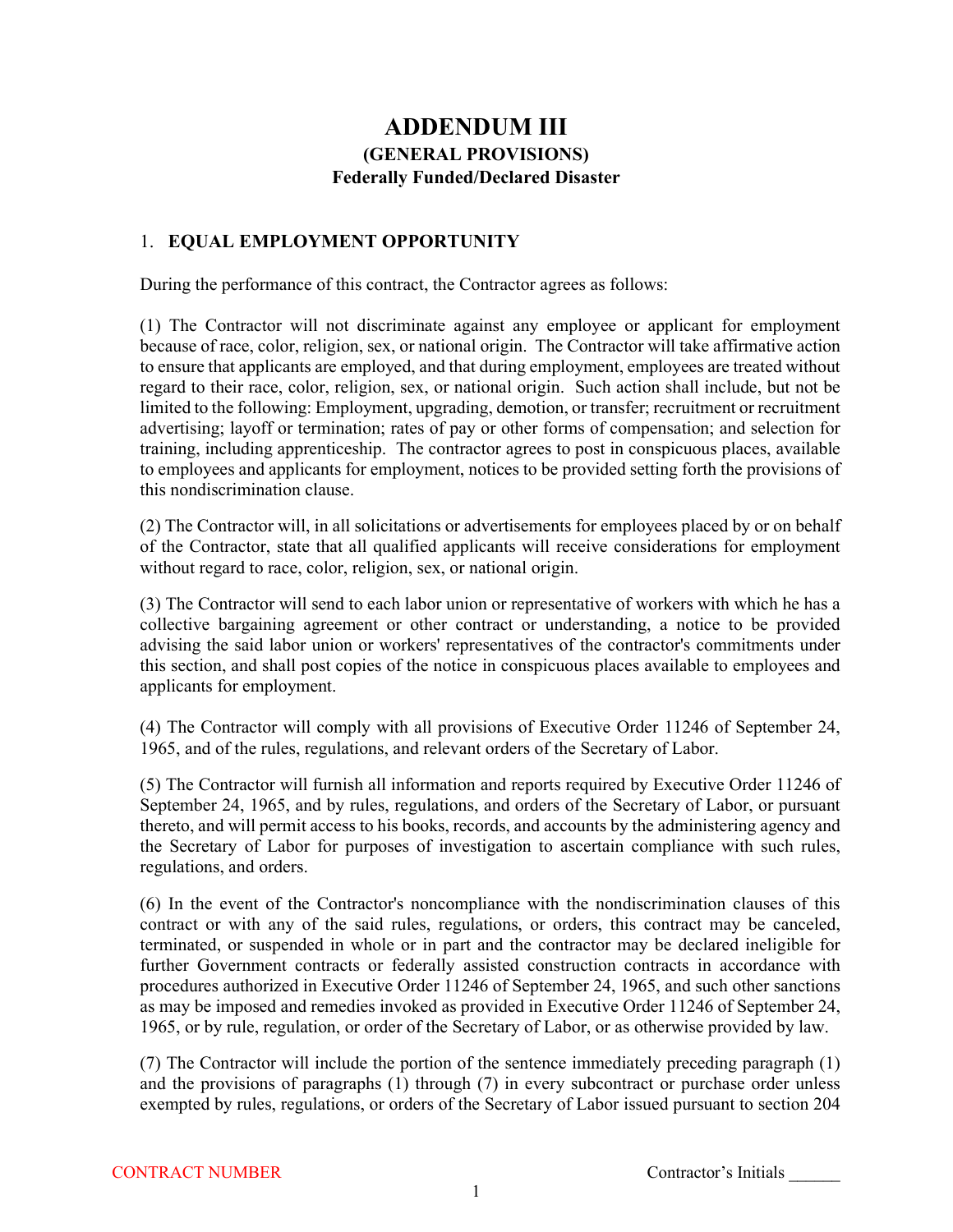of Executive Order 11246 of September 24, 1965, so that such provisions will be binding upon each subcontractor or vendor. The Contractor will take such action with respect to any subcontract or purchase order as the administering agency may direct as a means of enforcing such provisions, including sanctions for noncompliance: Provided, however, that in the event a contractor becomes involved in, or is threatened with, litigation with a subcontractor or vendor as a result of such direction by the administering agency the contractor may request the United States to enter into such litigation to protect the interests of the United States.

### 2. **COMPLIANCE WITH THE CONTRACT WORK HOURS AND SAFETY STANDARDS ACT**

(1) Overtime requirements. No contractor or subcontractor contracting for any part of the contract work which may require or involve the employment of laborers or mechanics shall require or permit any such laborer or mechanic in any workweek in which he or she is employed on such work to work in excess of forty hours in such workweek unless such laborer or mechanic receives compensation at a rate not less than one and one-half times the basic rate of pay for all hours worked in excess of forty hours in such workweek.

(2) Violation; liability for unpaid wages; liquidated damages. In the event of any violation of the clause set forth in paragraph (1) of this section the contractor and any subcontractor responsible therefor shall be liable for the unpaid wages. In addition, such contractor and subcontractor shall be liable to the United States (in the case of work done under contract for the District of Columbia or a territory, to such District or to such territory), for liquidated damages. Such liquidated damages shall be computed with respect to each individual laborer or mechanic, including watchmen and guards, employed in violation of the clause set forth in paragraph (1) of this section, in the sum of \$10 for each calendar day on which such individual was required or permitted to work in excess of the standard workweek of forty hours without payment of the overtime wages required by the clause set forth in paragraph (1) of this section.

(3) Withholding for unpaid wages and liquidated damages. The Department of Labor shall upon its own action or upon written request of an authorized representative of the Department of Labor withhold or cause to be withheld, from any moneys payable on account of work performed by the contractor or subcontractor under any such contract or any other Federal contract with the same prime contractor, or any other federally-assisted contract subject to the Contract Work Hours and Safety Standards Act, which is held by the same prime contractor, such sums as may be determined to be necessary to satisfy any liabilities of such contractor or subcontractor for unpaid wages and liquidated damages as provided in the clause set forth in paragraph (2) of this section.

(4) Subcontracts. The contractor or subcontractor shall insert in any subcontracts the clauses set forth in paragraph (1) through (4) of this section and also a clause requiring the subcontractors to include these clauses in any lower tier subcontracts. The prime contractor shall be responsible for compliance by any subcontractor or lower tier subcontractor with the clauses set forth in paragraphs (1) through (4) of this section.

### 3. **CLEAN AIR ACT AND THE FEDERAL WATER POLLUTION CONTROL ACT**

Clean Air Act.

(1) The contractor agrees to comply with all applicable standards, orders or regulations issued pursuant to the Clean Air Act, as amended, 42 U.S.C. § 7401 *et seq*.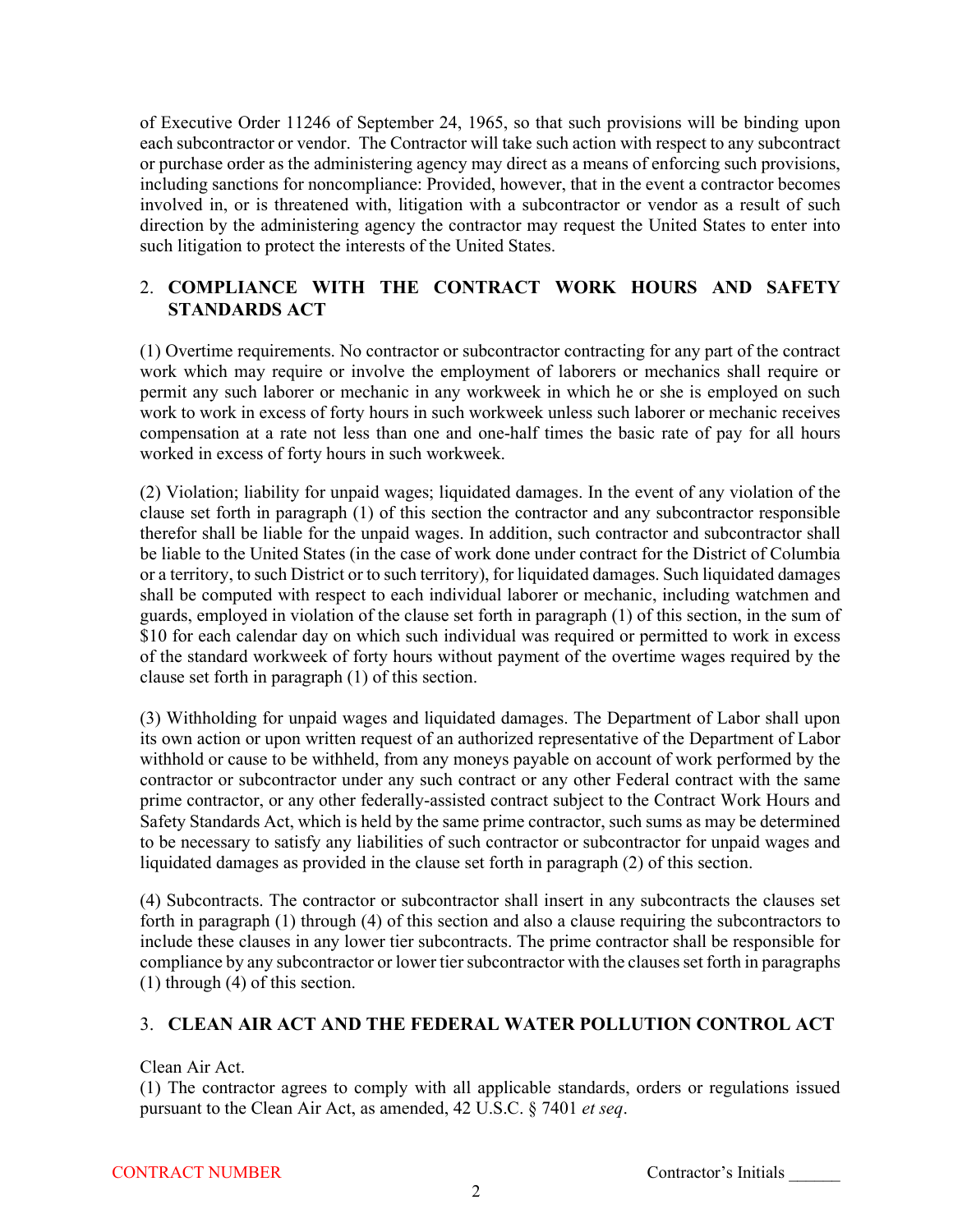(2) The contractor agrees to report each violation to the Department of Planning and Natural Resources (DPNR) understands and agrees that the DPNR will, in turn, report each violation as required to assure notification to the Government, Federal Emergency Management Agency, and the appropriate Environmental Protection Agency Regional Office.

(3) The contractor agrees to include these requirements in each subcontract exceeding \$150,000 financed in whole or in part with Federal assistance provided by FEMA.

Federal Water Pollution Control Act.

(1) The contractor agrees to comply with all applicable standards, orders or regulations issued pursuant to the Federal Water Pollution Control Act, as amended, 33 U.S.C. 1251 et seq.

(2) The contractor agrees to report each violation to the DPNR and understands and agrees that the DPNR will, in turn, report each violation as required to assure notification to the Government, Federal Emergency Management Agency, and the appropriate Environmental Protection Agency Regional Office.

(3) The contractor agrees to include these requirements in each subcontract exceeding \$150,000 financed in whole or in part with Federal assistance provided by the Federal Emergency Management Agency.

#### 4. **SUSPENSION AND DEBARMENT**

(1) This Contract is a covered transaction for purposes of 2 C.F.R. pt. 180 and 2 C.F.R. pt. 3000. As such the Contractor is required to verify that none of the contractor, its principals (defined at 2 C.F.R. § 180.995), or its affiliates (defined at 2 C.F.R. § 180.905) are excluded (defined at 2 C.F.R. § 180.940) or disqualified (defined at 2 C.F.R. § 180.935).

(2) The Contractor must comply with 2 C.F.R. pt. 180, subpart C and 2 C.F.R. pt. 3000, subpart C and must include a requirement to comply with these regulations in any lower tier covered transaction it enters into.

(3) This certification is a material representation of fact relied upon by the Government. If it is later determined that the contractor did not comply with 2 C.F.R. pt. 180, subpart C and 2 C.F.R. pt. 3000, subpart C, in addition to remedies available to the Government, the Federal Government may pursue available remedies, including but not limited to suspension and/or debarment.

(4) The bidder or proposer agrees to comply with the requirements of 2 C.F.R. pt. 180, subpart C and 2 C.F.R. pt. 3000, subpart C while this offer is valid and throughout the period of any contract that may arise from this offer. The bidder or proposer further agrees to include a provision requiring such compliance in its lower tier covered transactions.

#### 5. **BYRD ANTI-LOBBYING**

Contractors who apply or bid for an award of \$100,000 or more shall file the required certification. Each tier certifies to the tier above that it will not and has not used Federal appropriated funds to pay any person or organization for influencing or attempting to influence an officer or employee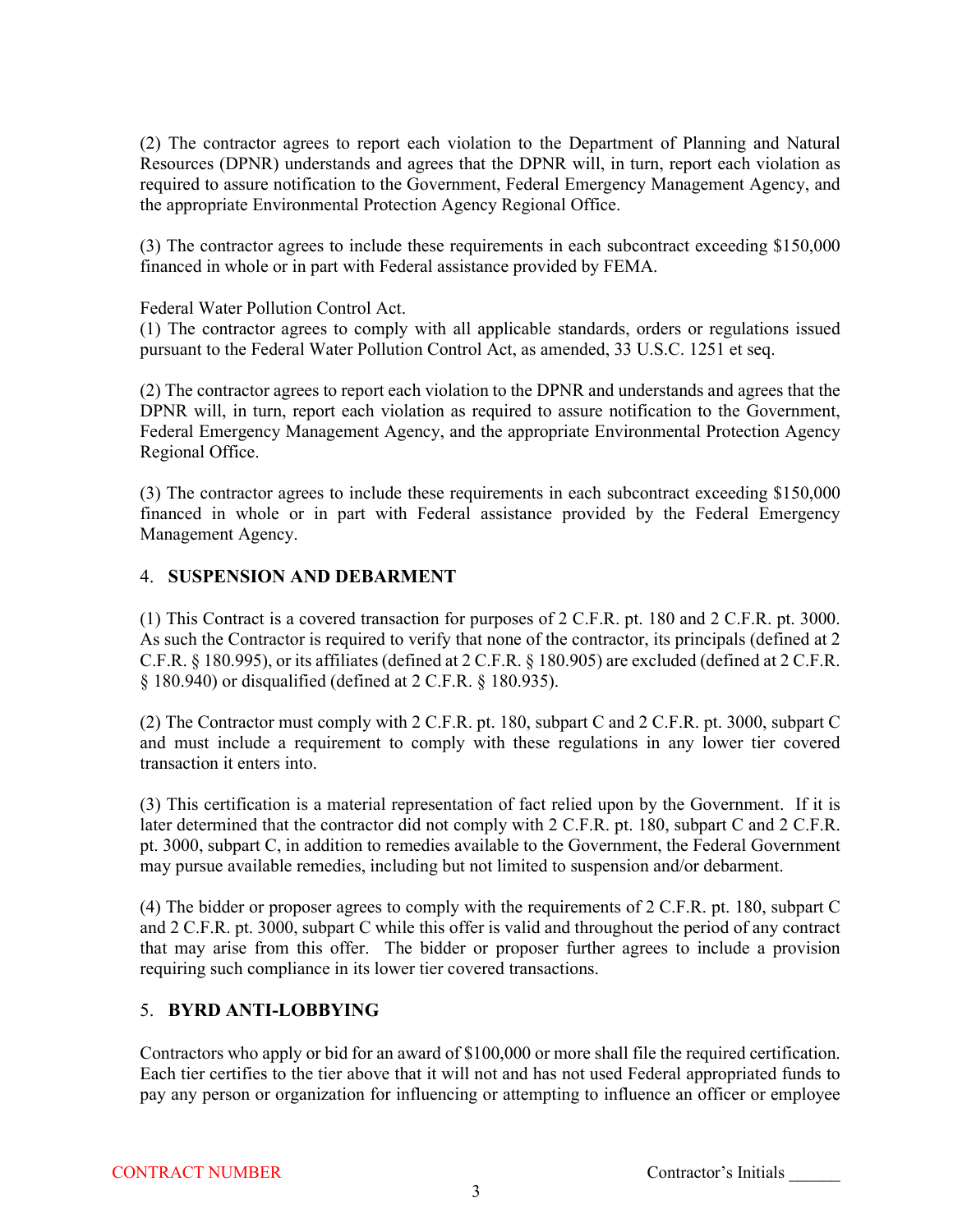of any agency, a member of Congress, officer or employee of Congress, or an employee of a member of Congress in connection with obtaining any Federal contract, grant, or any other award covered by 31 U.S.C. § 1352. Each tier shall also disclose any lobbying with non-Federal funds that takes place in connection with obtaining any Federal award. Such disclosures are forwarded from tier to tier up to the Government.

#### 6. **PROCUREMENT OF RECOVERED MATERIALS**

(1) In the performance of this contract, the Contractor shall make maximum use of products containing recovered materials that are EPA- designated items unless the product cannot be acquired—

(i) Competitively within a timeframe providing for compliance with the contract performance schedule;

(ii) Meeting contract performance requirements; or

(iii) At a reasonable price.

(2) Information about this requirement, along with the list of EPA-designate items, is available at EPA's Comprehensive Procurement Guidelines web site, [https://www.epa.gov/smm/comprehensive-procurement-guideline-cpg-program.](https://www.epa.gov/smm/comprehensive-procurement-guideline-cpg-program)

#### 7. **LIABILITY OF OTHERS**

Nothing in this Contract shall be construed to impose any liability upon the Government to persons, firms, associations, or corporations engaged by Contractor as servants, agents, independent contractors, or in any other capacity whatsoever, or make the Government liable to any such persons, firms, associations or corporations for the acts, omissions, responsibilities, obligations and all local and federal taxes of Contractor, including but not limited to unemployment insurance, income taxes, gross receipt taxes and social security taxes for Contractor, its servants, agents or independent contractors.

#### 8. **ACCESS TO RECORDS**

The following access to records requirements apply to this contract:

(1) The Contractor agrees to provide the Government, the Federal Emergency Management Agency Administrator, the Comptroller General of the United States, or any of their authorized representatives access to any books, documents, papers, and records of the Contractor which are directly pertinent to this contract for the purposes of making audits, examinations, excerpts, and transcriptions.

(2) The Contractor agrees to permit any of the foregoing parties to reproduce by any means whatsoever or to copy excerpts and transcriptions as reasonably needed.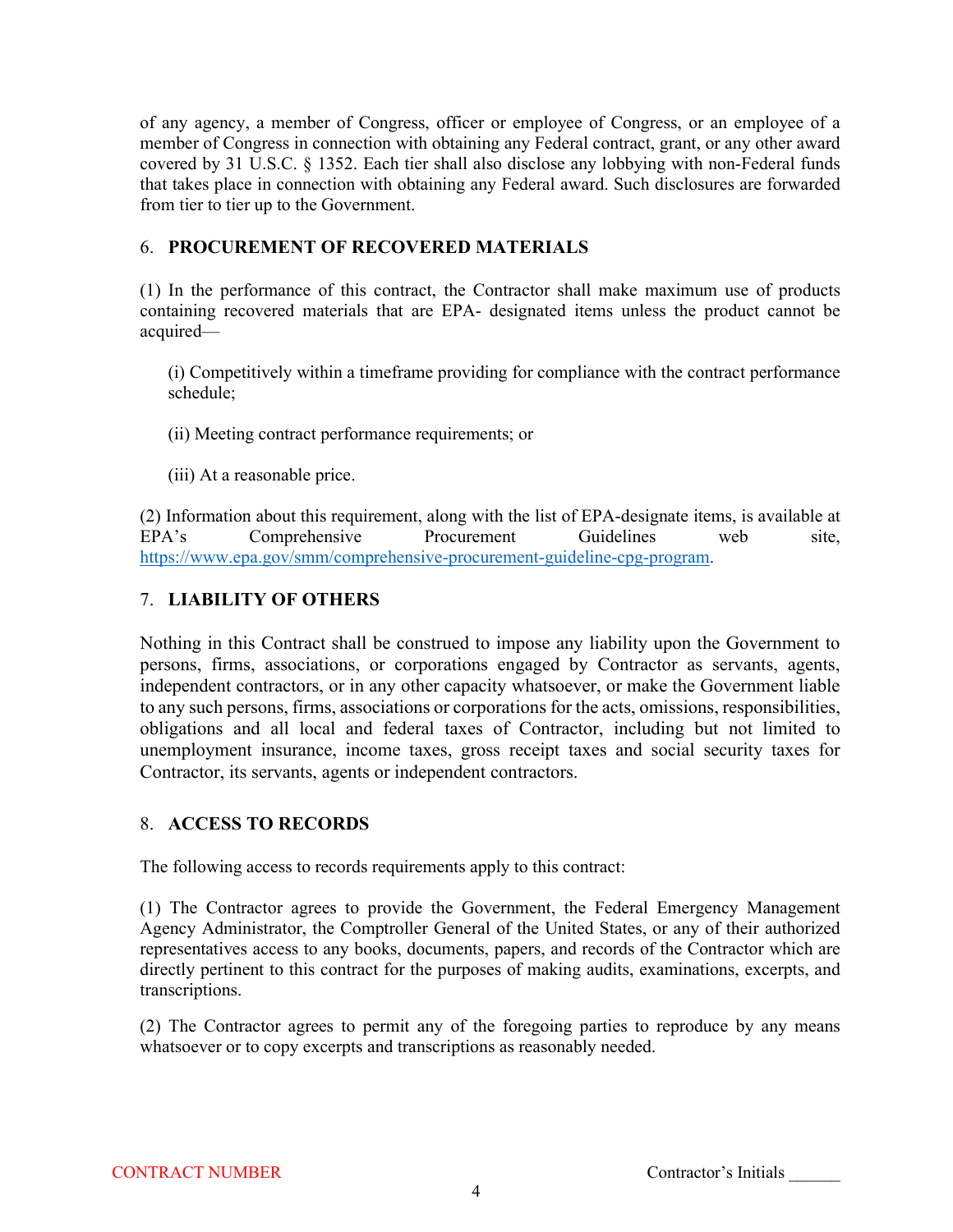(3) The contractor agrees to provide the Federal Emergency Management Agency Administrator or his/her authorized representatives access to construction or other work sites pertaining to the work being completed under the contract

#### 9. **DEPARTMENT OF HOMELAND SECURITY TERMS & CONDITIONS**

The Contractor shall not use the Department of Homeland Security seal(s), logos, crests, or reproductions of flags or likenesses of Department of Homeland Security agency officials without specific Federal Emergency Management pre- approval. Federal Emergency Management Agency financial assistance will be used to fund the contract only. The Contractor will comply will all applicable federal law, regulations, executive orders, Federal Emergency Management Agency policies, procedures, and directives. The Federal Government is not a party to this contract and is not subject to any obligations or liabilities to the non-Federal entity, contractor, or any other party pertaining to any matter resulting from the contract. The Contractor acknowledges that 31 U.S.C. Chap. 38 (Administrative Remedies for False Claims and Statements) applies to the contractor's actions pertaining to this contract.

### 10. **ASSIGNMENT AND SUBCONTRACTING**

The Contractor shall not subcontract or assign any part of the services under this Agreement without the prior written approval of the Government. The Contractor shall not subcontract any portion of this Contract unless said subcontracting was included in Contractor's proposal and accepted by the Government. Contractor shall execute written contracts with its subcontractors and incorporate all terms and conditions hereunder in said subcontracts. The Contractor shall be solely responsible for paying each Subcontractor for services, equipment, material or supplies in said subcontracts.

#### 11. **INDEMNIFICATION**

Contractor agrees to indemnify, defend, and hold harmless the Government from and against any and all loss, damage, liability, claims, demands, detriments, cost, charges and expenses (including attorney's fees) and causes of action of whatsoever character which the Government may incur, sustain or be subjected to, arising out of or in any way connected to the services to be performed by Contractor under this Contract and arising from any cause, except the sole negligence of Government.

### 12. **TERMINATION**

The Government shall have the right to terminate this Contract for cause or for convenience on ten (10) days written notice to the other party specifying the date of termination. The performance of work under this contract may be terminated by the Government in part, whenever the Government shall deem such termination advisable. This partial termination shall be effected by delivering to the Contractor a Notice of Partial Termination specifying the extent to which the term and/or duties under this contract are terminated and the date upon which such termination becomes effective. The Contractor shall be entitled to receive payment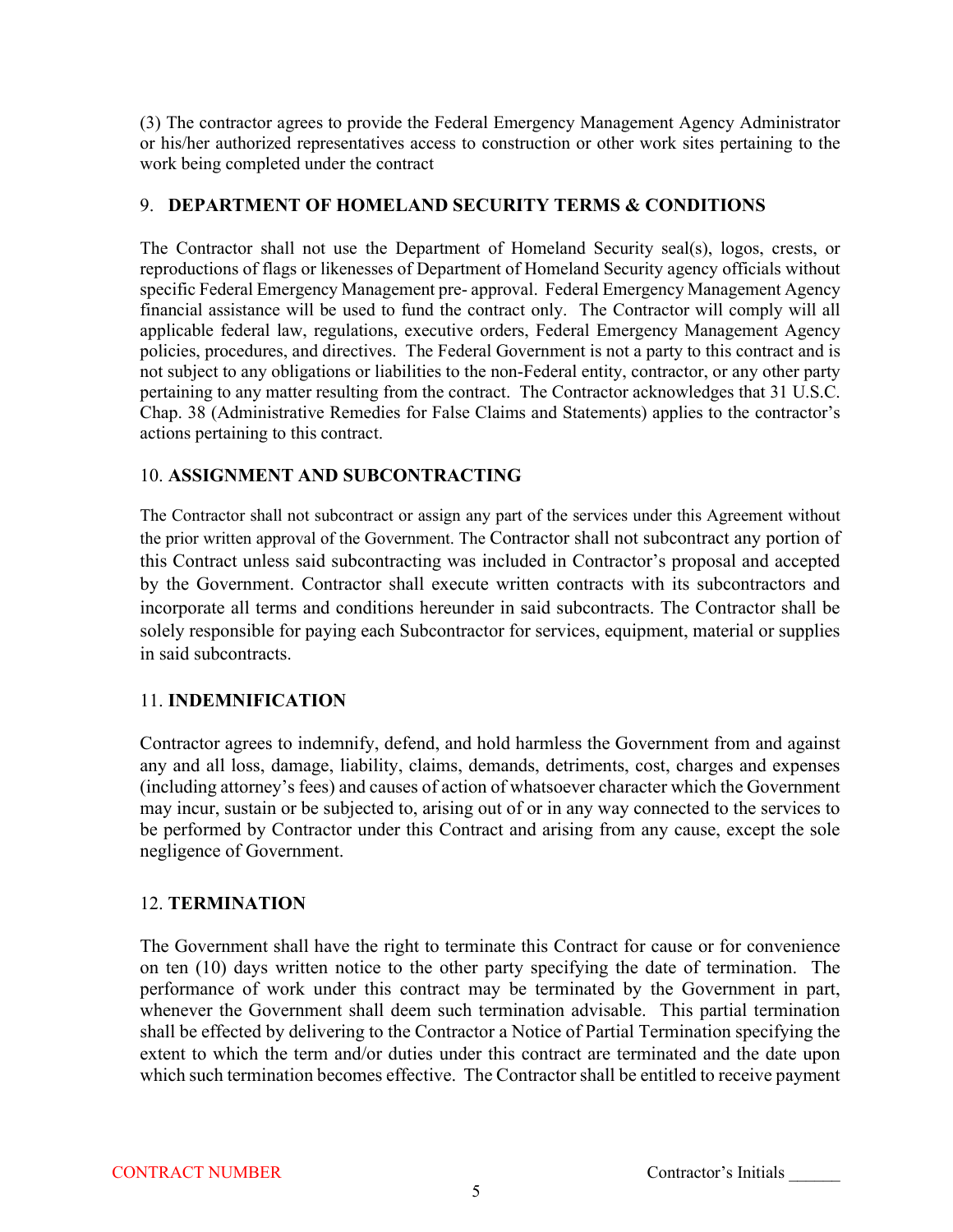for services provided to the date of termination, including payment for the period of the ten (10) day notice.

#### 13. **NOTICE**

Any notice required to be given by the terms of this Contract shall be deemed to have been given when the same is sent by certified mail, postage prepaid or personally delivered, addressed to the parties as follows:

| <b>GOVERNMENT</b> | <b>Anthony D. Thomas</b>               |
|-------------------|----------------------------------------|
|                   | Commissioner                           |
|                   | Department of Property and Procurement |
|                   | 3274 Estate Richmond                   |
|                   | St. Croix, Virgin Islands 00820        |
|                   |                                        |
|                   | Derek A. Gabriel                       |
|                   | <b>Commissioner Nominee</b>            |
|                   | Department of Public Works             |
|                   | No. 8 Sub Base                         |
|                   | St. Thomas, Virgin Islands 00802       |
|                   |                                        |
|                   |                                        |

**CONTRACTOR CONTRACTOR NAME TITLE** ADDRESS ADDRESS

#### 14. **REMEDIES**

If work under this Contract is not performed in accordance with the terms hereof, and in any and all other instances where Contractor violates or breaches a term or provision of this Contract, the Government shall possess the remedy right to withhold out of any payment due to Contractor, such sums as the Government may deem ample to protect it against loss or to assure payment of claims arising there from, and, at its option, the Government may apply such sums in such manner as the Government may deem proper to secure itself or to satisfy such claims. The Government will immediately notify the Contractor in writing in the event that it elects to exercise its right to withhold.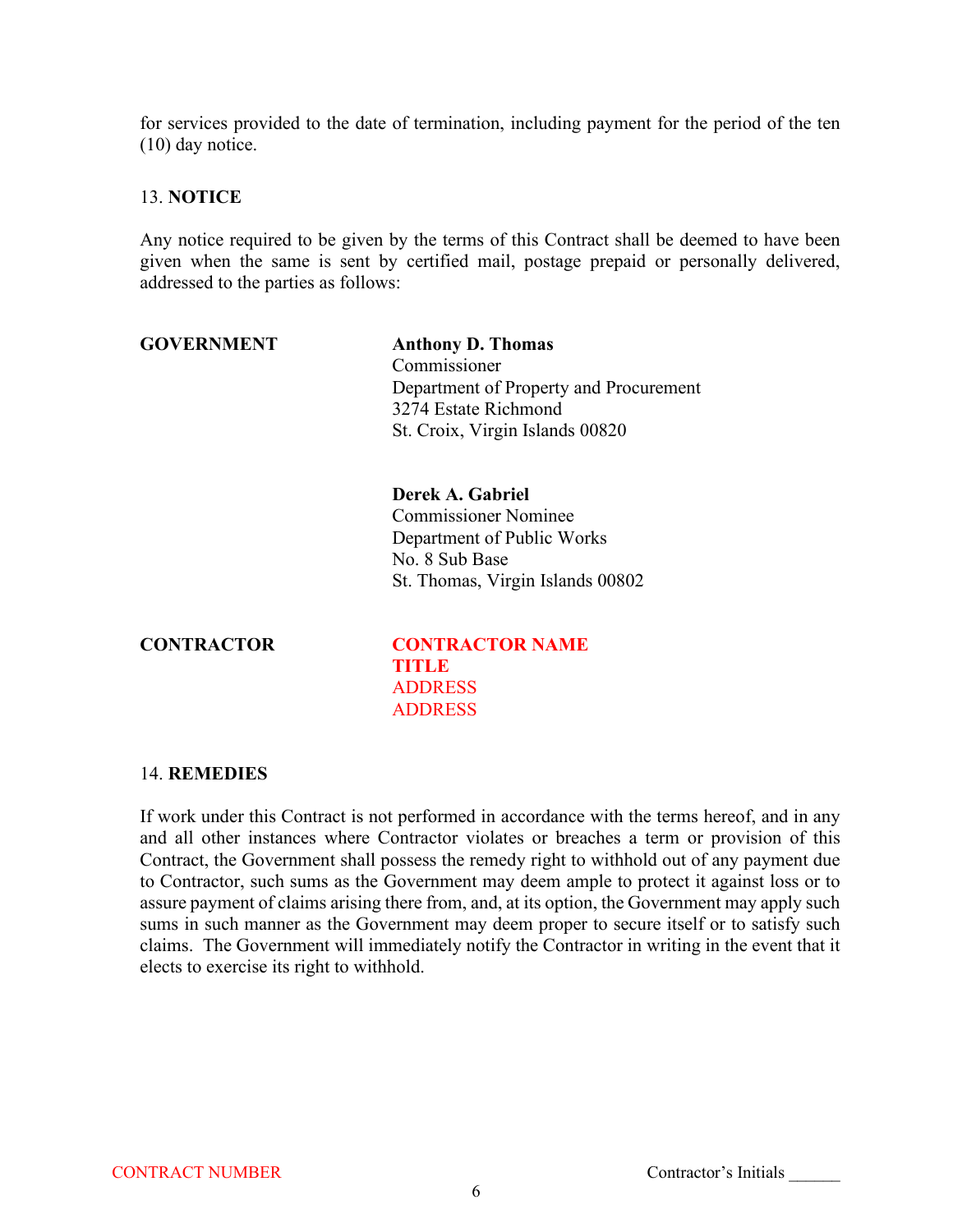#### **(To be submitted with each bid or offer exceeding \$100,000)**

The undersigned, **the undersigned**,  $\cdot$  , certifies, to the best of his or her knowledge, that:

1. No Federal appropriated funds have been paid or will be paid, by or on behalf of the undersigned, to any person for influencing or attempting to influence an officer or employee of an agency, a Member of Congress, an officer or employee of Congress, or an employee of a Member of Congress in connection with the awarding of any Federal contract, the making of any Federal grant, the making of any Federal loan, the entering into of any cooperative agreement, and the extension, continuation, renewal, amendment, or modification of any Federal contract, grant, loan, or cooperative agreement.

2. If any funds other than Federal appropriated funds have been paid or will be paid to any person for influencing or attempting to influence an officer or employee of any agency, a Member of Congress, an officer or employee of Congress, or an employee of a Member of Congress in connection with this Federal contract, grant, loan, or cooperative agreement, the undersigned shall complete and submit Standard Form- LLL, "Disclosure Form to Report Lobbying," in accordance with its instructions.

3. The undersigned shall require that the language of this certification be included in the award documents for all sub awards at all tiers (including subcontracts, sub grants, and contracts under grants, loans, and cooperative agreements) and that all sub recipients shall certify and disclose accordingly.

This certification is a material representation of fact upon which reliance was placed when this transaction was made or entered. Submission of this certification is a prerequisite for making or entering this transaction imposed by 31, U.S.C. § 1352 (as amended by the Lobbying Disclosure Act of 1995). Any person who fails to file the required certification shall be subject to a civil penalty of not less than \$10,000 and not more than \$100,000 for each such failure.

The Contractor, **\_\_\_\_\_\_\_\_\_\_\_\_\_\_\_\_\_\_**, certifies or affirms the truthfulness and accuracy of each statement of its certification and disclosure, if any. In addition, the Contractor understands and agrees that the provisions of 31 U.S.C. § 3801 *et seq*., apply to this certification and disclosure, if any.

\_\_\_\_\_\_\_\_\_\_\_\_\_\_\_\_\_\_\_\_\_\_\_\_\_\_\_\_\_\_\_\_\_\_ Signature of Contractor's Authorized Official

\_\_\_\_\_\_\_\_\_\_\_\_\_\_\_\_\_\_\_\_\_\_\_\_\_\_\_\_\_\_\_\_\_\_\_\_ Name and Title of Contractor's Authorized Official

Date

 $\frac{1}{2}$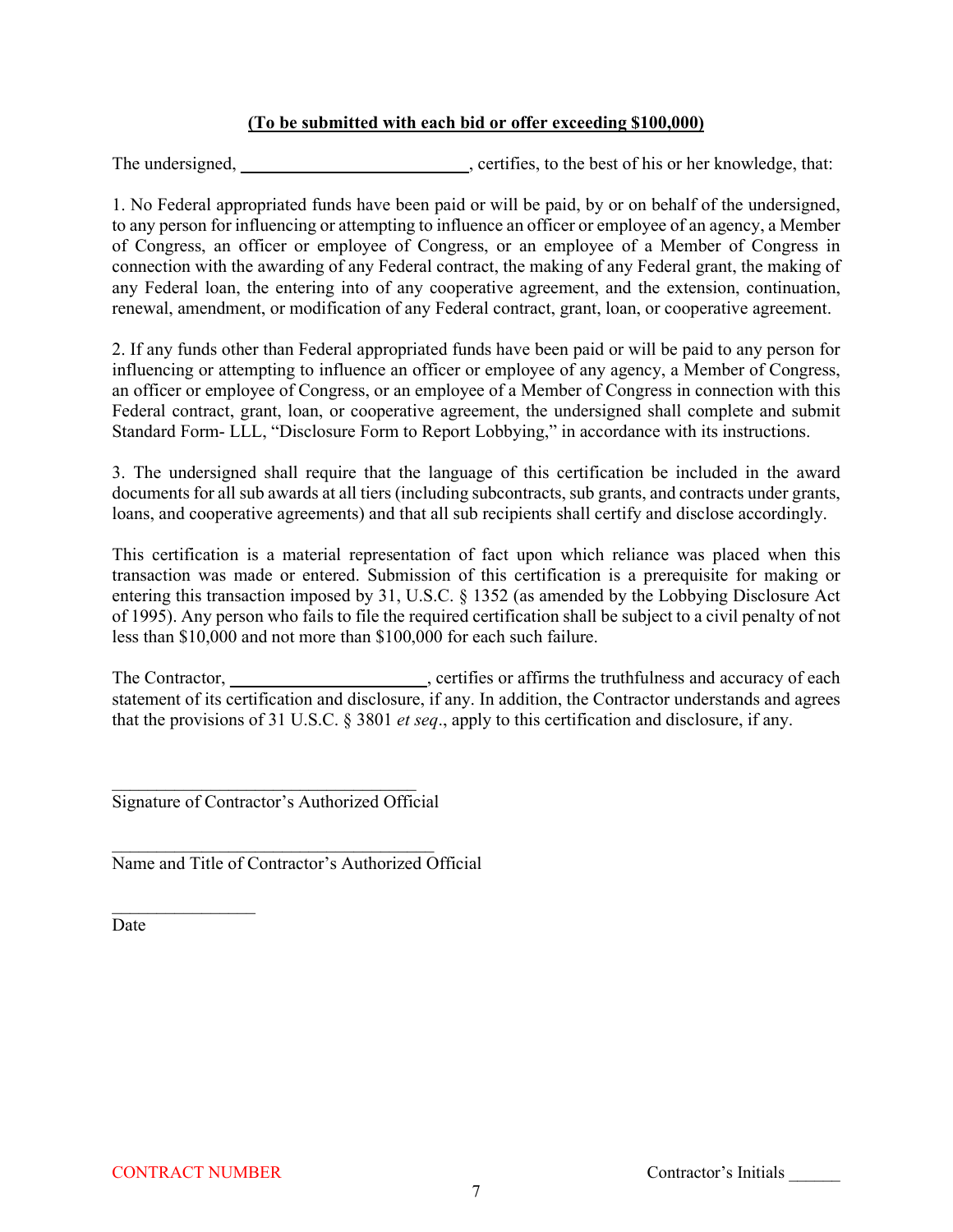#### TERMS AND CONDITIONS OF THE INVITATION FOR BIDS (SUPPLY CONTRACTS)

**1. PREPARATION OF BIDS**: (a) Bidders are expected to examine the drawings, specifications, invitations, and all instructions. Failure to do so**will**  be at the bidder's risk. (b) Bids must be in ink or printed on the bid forms furnished herewith. Bids submitted in pencil will be rejected. Bids containing alterations or erasures **will** be rejected, unless the alteration or erasure is crossed out and correction thereof printed inink ortypewritten adjacent thereto and initialed by the person signing the bid. In addition, a statement must be furnished with the bid, signed by the bidder explaining the correction ofthe alteration or erasure. (c) If the bidder is a partnership, a letter of authorization shall be furnished and signed by all of the general partners. If thebidderisaproprietor, and the person signing the bid is other than the owner, a letter of authorization signed by the owner shall be furnished. The ContractingOfficerwillretainallsuchproofonfilefor acceptance of future bids, ifrequested to do so. (d) The bidder must sign his proposal correctly and in ink. If the proposal is offered by an individual or partnership, his name, office and post office addresses must be shown. If offered by a corporation, the person signing the proposal must give his name, title, and business address. Anyone signing aproposal as agent must file legal evidence of his authority to do so, and that the signature is binding upon the firm or corporation. (e) Alternate bids will not be considered unless authorized by the invitation. Alternate bids arethose offered which do not meet the specification and are not considered approved equal to the item specified. (f) When not otherwise specified, the bidder must state a definite time of proposed delivery. (g) Time, ifstated as a number of days will include Sundays andholidays. 2**. SUBMISSION OF BIDS:** (a) Bids and modifications thereof shall be enclosed in sealed envelopes addressed to the issuing office, with the name and address of the bidder, the date and hour of opening, and the invitation number on the face of the envelope. Bids shall be submitted so as to be received in the Office of the Contracting Officer not later than the exact time set for opening of bids. To be considered for award, a bid must comply in all material respects with the invitation for bids so that, bothas to themethod and timeliness ofsubmission, and as tothe substance ofanyresulting contract, all bidders may stand on an equal footing and the integrity of the formal advertising system may be maintained.

(b) Sample of items, when required, must be submitted within the time specified, and unless otherwise specified by the Government. If not destroyed by testing, samples will be returned at bidders' request and expense unless otherwise specified by the Invitation. (c) In the event no bid is to be submitted, Bidders are advised not toreturn the Invitation unless otherwise specified. However, a letter or post card shall be sent to the Issuing Office advising whether future Invitations for the type of supplies or services covered by the Invitation is desired. Failure to so advise the Issuing Office may be interpreted against the bidder. **3. WITHDRAWAL OF BIDS**: Bids may be withdrawn only by written notice provided that such notice is received prior to the time set for opening of the bid. **4. LATEBIDS**: (a)Bids received at the Office of the Contracting Officer after the precise time set in the Invitation for Bids are late bids. (b) A late bid shall be considered for award only if it is received before award; and either; (i) It was sent by mail including registered or certified for which an official dated post office stamp *(Postmark)* on the envelope has been obtained, and it is determined that the lateness was due solely to a delay in the mails for which the bidder was not responsible; or (ii) If submitted by mail it was received at the Office of the Contracting Officer in sufficient time to be opened as required in the Invitation but except for delay due to mishandling on the part of the Government. The only evidence acceptable to establish timely receipt at the Office of the Contracting Officer is that which can be established upon examination ofan appropriate time stamp or a written statement from an official of the U. S. Postal Service. (c) **Hand-Carried Bids:** Alate hand-carried bid, or any other late bid not submitted by mail. (d) **Registered Mail:** The time of mailing of a late bid, mailed by registered mail, may be determined by the date of the postmark on the registered mail receipt or registered mail wrapper. The time of mailing shall be deemedtobethelastminuteofthedateshown in such postmark unless the bidder furnishes evidence from the post office station of mailing which establishes an earlier time. If the postmark does not show a date, the bid shall be deemed to have been mailed too late unless the bidder furnishes evidence from the post office of mailing which establishes timely mailing. (e) **Certified Mail:** The time of mailing a late bid; mailed by Certified Mail for which a postmarked Receipt for Certified Mail was obtained, shall be deemed to be the last minute of the date shown on the postmark on such receiptwhere: (i) the Receipt for Certified Mail identifies the post office station of mailing and the bidder furnishes evidence from such station that the business day ofthat station endedatanearliertime, inwhichcasethetimeof mailing shall be deemed to be last minute of the business day of that station; or(ii) an entry inink on

the Receipt of Certified Mail, showing the time of mailing and the initials of the postal employee receiving the item and making the entry, is appropriately verified in writing by the post office station of mailing in which case the time of mailing shall be the time shown in the entry. If the postmark does not show a date, the bidshall be deemed to havebeen mailedtoolate. (f)**MeteredMail:** Bidsor modifications thereof transmitted in a metered envelope received afterthe time set for opening will bedeemedtohavebeenmailedonthelastminuteof the day indicated by the metered stamp unless in such event a bidder is able to submit clear and convincing proof as to the actual or approximate time of mailing. **5. IDENTIFICATION OF OFFER:** Bidders shall show brand name, catalognumber, model and so forth as applicable on bid form covering the product they are bidding on and propose to furnish. If not shown, it will be considered and understoodtobethatthemakeandmodel,shownin the Schedule, as a reference, will be supplied. **6. CASH DISCOUNT PROVISIONS:** (a) Discounts offered for a period of less than 20 days will not be considered in making award. Bidsoffering discounts for payment within periods in excess of twenty (20) days will be evaluated forthe purpose of award. (b) In connection with discounts offered, time will be completed from date of acceptance of the supplies by the Government. Provided, however, that the Government is not unreasonably nor unduly negligent in accepting shipment. **7. AWARD OF CONTRACT**: (a) Unless all bids are rejected, award will be made by written notice, within the time specified for acceptance, to that responsible bidder whose bid, conforming to the Invitation for Bids, offers the most advantageous service to the Government, quality offered, delivery terms and service reputation taken into consideration. (b) The Government may award items separately or by grouping items in total lots. (c) Bidder acknowledges that all quantities listed on the bid sheet or any awarded contract are estimates and the Government will only purchase items based on its actual needs which may or may not amount to the total estimated quantities **8. REJECTION OFBIDS**: The Government may, after opening but prior to award andwithin the time specified foracceptance, reject anyorallbids, or the bid for any one or more commodities or contracted services included in the proposed contact, when the public interest will be served thereby. **9. PRICES**: (a) All prices bid shall be firm and not subject to increase if accepted during theacceptance period. Bids containing an"escalation clause" will not be considered unless specifically authorized by the Government in the Invitation for Bids. (b) For each item bid, a unit price and a total for the quantity must be stated. The unit price shall always control. (c) All prices shall be F.O.B. (Free On Board) destination. The seller hereunder must at his own expense and risk, transport the goods to the named place and there, tender delivery.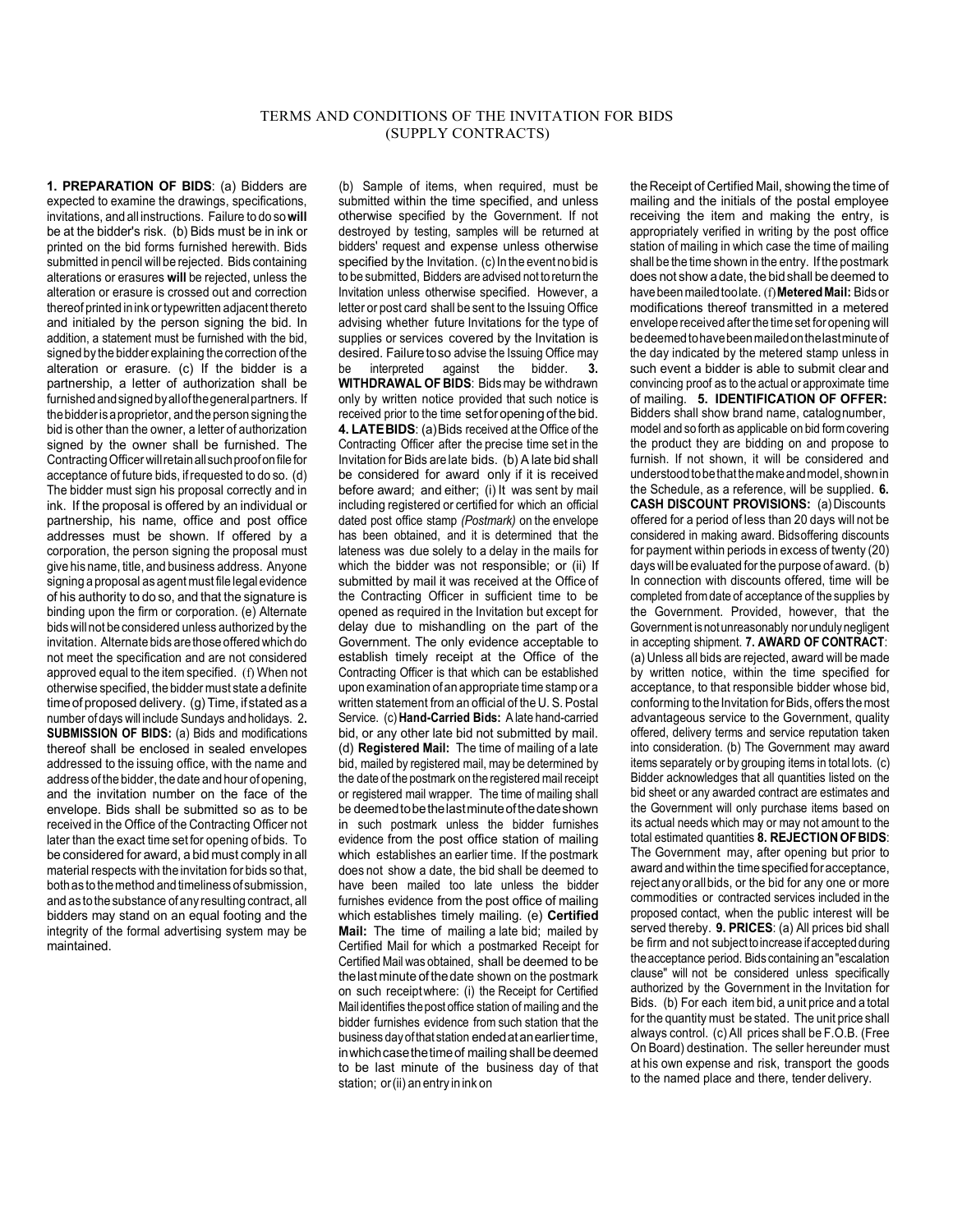### GENERAL PROVISIONS

(SUPPLY CONTRACT)

#### **1. DEFINITIONS**

As Used throughout this contract, the following terms shall have the meaning set forth below:

 The term "Contracting Officer" means the Commissioner of the Department of Property & Procurement; and the term includes, except as otherwise provided in the contract, the authorized representative of the Contracting Officer acting within the limits of his authority.

#### **2. CHANGES**

 The Contracting Officer may at any time, by a written order, and without notice to the sureties, make changes, within the general scope of this contract, in anyone or more of the following: (i) Drawings, designs, or specifications where the supplies to be furnished are to be specially manufactured for the Government in accordance therewith; (ii) method of shipment or packing; and (iii) place of delivery. If any such change causes an increase or decrease in the cost of, or the time required for, the performance of any part of the work under this contract, whether changed or not changed by any such order, an equitable adjustment shall be made in the contract price or delivery schedule, or both, and the contract shall be modified in writing accordingly. Any claim by the contractor for adjustment under this clause must be asserted within 30 days from the date of receipt by the Contractor of the notification of change: Provided, however, That the Contracting Officer, if he decides that the facts justify such action, may receive and act upon any such claim asserted at any time prior to final payment under this contract. Where the cost of property made obsolete or excess as a result of a change is included in the Contractor's claim for adjustment, the Contracting Officer shall have the right to prescribe the manner of disposition of such property. Failure to agree to any adjustment shall be a dispute concerning a question of fact within the meaning of the clause of this contract entitled "Disputes." However, nothing in this clause shall excuse the Contractor from proceeding with the contract as changed.

#### **3. EXTRAS**

Except as otherwise provided in this contract, no payment for extras shall be made unless such extras and the price thereof have been authorized in writing by the Contracting Officer.

#### **4. VARIATION IN QUALITY**

 No variation in the quantity of any item called for by this contract will be accepted unless such variation has been caused by conditions of loading, shipping, packing or allowances in manufacturing processes, and then only to the extent, if any, specify elsewhere in this contract.

#### **5. INSPECTION**

 (a) All supplies (which term throughout this clause includes without limitation raw materials, components, intermediate assemblies, and end products) shall be subject to

inspection and test by the Government, to the extent practicable at all times and places including the period of manufacture and in any event prior to acceptance.

(b) In case any supplies or lots of supplies are defective in material or workmanship or otherwise not in conformity with the requirements of this contract, the Government shall have the right either to reject them (with or without instructions as to their disposition) or to require their correction. Supplies or lots of supplies which have been rejected or required to be corrected shall be removed or, if permitted or required by the Contracting Officer, corrected in place by and at the expense of the Contractor promptly after notice, shall not thereafter be tendered for acceptance unless the former rejection or requirement of correction is disclosed. If the Contractor fails promptly to remove such supplies or lots of supplies which are required to be removed, or promptly to replace or correct such supplies or lots of supplies, the Government either (i) may by contract or otherwise replace or correct such supplies and charge to the Contractor the cost occasioned the Government thereby, or (ii) may terminate this contract for default as provided in the clause of this contract entitled "Default." Unless the Contractor corrects or replaces such supplies within the delivery schedule, the Contracting Officer may require the delivery of such supplies at a reduction in price which is equitable under the circumstances. Failure to agree to such reduction of price shall be a dispute concerning a question of fact within the meaning of the clause of this contract entitled "Disputes."

(c) If any change inspection or test is made by the Government on the premises of the Contractor or a subcontractor, the Contractor without additional charge shall provide reasonable facilities and assistance for the safety and convenience of the Government inspectors in the performance of their duties. If Government inspection or test is made at a point other than the premises of the Contractor or a subcontractor, it shall be at the expense of the Government except as otherwise provided in this contract: Provided, That in case of rejection the Government shall not be liable for any reduction in value of samples used in connection with such inspection or test. A11 inspections and tests by the Government shall be performed in such a manner as not to undu1y delay the work. The Government reserves the right to charge to the Contractor any additional cost of Government inspection and test when supplies are not ready at the time such inspection and test is requested by the Contractor or when reinspection or retest is necessitated by prior rejection. Acceptance or rejection of the supplies shall be made as promptly as practicable after delivery, except as otherwise provided in this contract; but failure to inspect and accept or reject supplies shall neither relieve the Contractor from responsibility for such supplies as are not in accordance with the contract requirements nor impose liability on the Government therefor.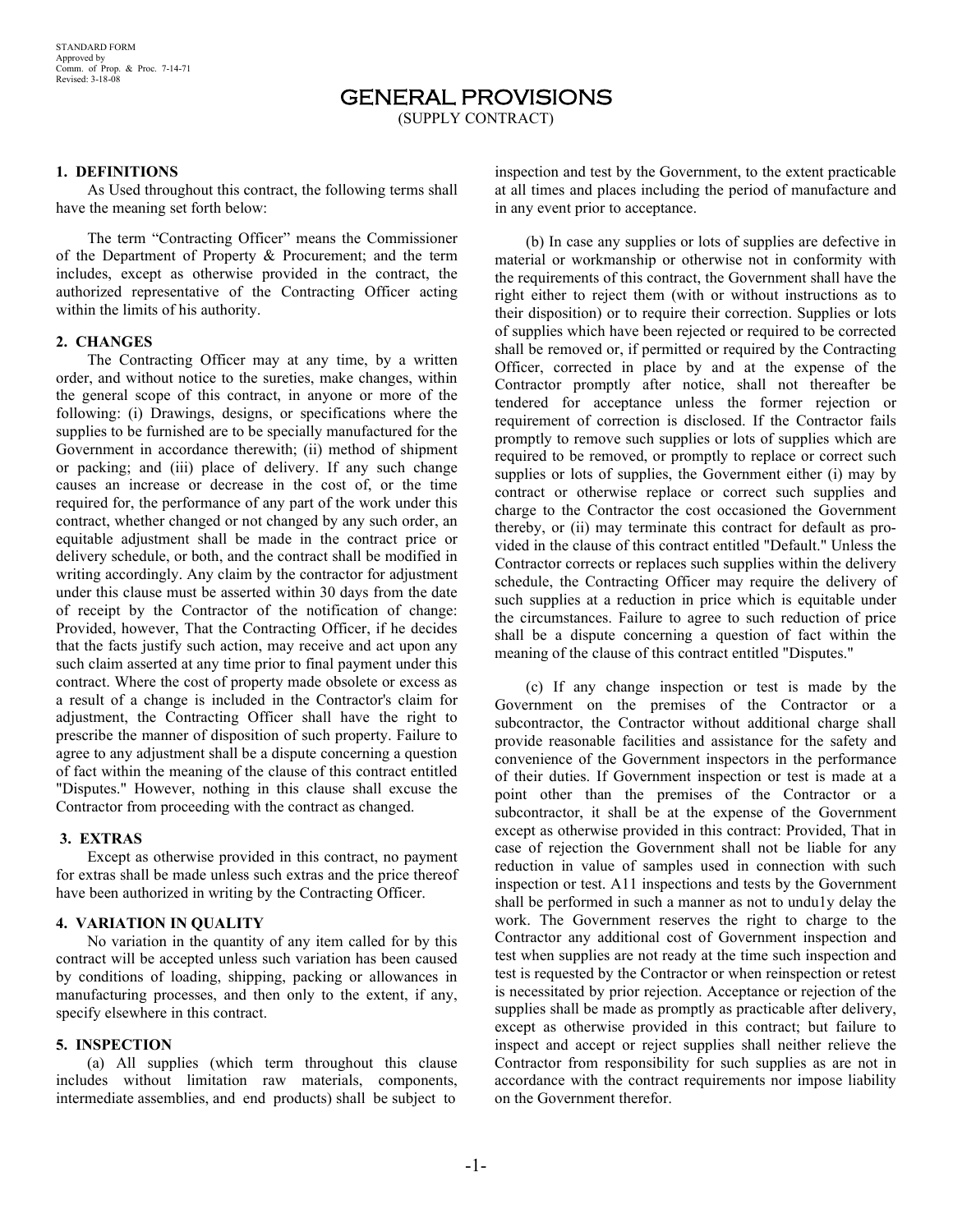(d) The inspection and test by the Government of any supplies or lots thereof does not relieve the Contractor from any responsibility regarding defects or other failures to meet the contract requirements which may be discovered prior to acceptance. Except as otherwise provided in this contract, acceptance shall be conclusive except as regards latent defects, fraud, or such gross mistakes as amount to fraud.

(e) The Contractor shall provide and maintain an inspection system acceptable to the Government covering the supplies hereunder. Records of all inspection work by the Contractor shall be kept complete and available to the Government during the performance of this contract and for such longer period as may be specified elsewhere in this contract.

#### **6. RESPONSIBILITY FOR SUPPLIES**

 Except as otherwise provided in the contract, (i) the Contractor shall be responsible for the supplies covered by this contract until they are delivered at the designated delivery point, regardless of the point of inspection; (ii) after delivery to the Government at the designated point and prior to acceptance by the Government or rejection and giving notice thereof by the Government, the Government shall be responsible for the loss or destruction of or damage to the supplies only if such loss, destruction or damage results from the negligence of officers, agents, or employees of the Government acting within the scope of their employment; and (iii) the Contractor shall bear all risks as to rejected supplies after notice of rejection, except that the Government shall be responsible for the loss, or destruction of, or damage to the supplies only if such loss, destruction or damage results from the gross negligence of officers, agents, or employees of the Government acting within the scope of their employment.

#### **7. PAYMENTS**

 The Contractor shall be paid, upon the submission of proper invoices or vouchers, the prices stipulated herein for supplies delivered and accepted or services rendered and accepted, less deductions, if any, as herein provided. Unless otherwise specified, payment will be made on partial deliveries accepted by the Government when the amount due on such deliveries so warrants; or when requested by the Contractor, payment for accepted partial deliveries shall be made whenever such payment would equal or exceed either \$1,000 or 50 percent of the total amount of this contract.

#### **8. ASSIGNMENT OF CLAIMS**

(a) Pursuant to the provisions of the Assignment of Claims Act (5 VIC 1201 et. seq.) if this contract provides for payments aggregating \$1,000 or more, claims for moneys due or to become due to the Contractor from the Government under this contract may be assigned to a bank, trust company, or other financial institution, including any Federal lending agency, and may thereafter be further assigned and reassigned to any such institution. Any such assignment or reassignment shall cover all amounts payable under this contract and not already paid, and shall not be made to more than one party, except that any such

assignment or reassignment may be made to one party as agent or trustee for two or more parties participating in such financing. Unless otherwise provided in this contract, payments to an assignee of any moneys due or to become due under this contract shall not, to the extent provided in said Act, as amended, be subject to reduction or set off.

#### **9. ADDITIONAL BOND SECURITY**

If any surety upon any bond furnished in connection with this contract becomes unacceptable to the Government of if any such surety fails to furnish reports as to his financial condition from time to time as requested by the Government, the Contractor shall promptly furnish such additional security as may be required from time to time to protect the interests of the Government and of persons supplying labor or materials in the prosecution of the work contemplated by this contract.

#### **10. EXAMINATION OF RECORDS**

 (The following clause is applicable if the amount of this contract exceeds \$1,000.00 and was entered into by means of negotiation, but is not applicable if this contract was entered into by means of formal advertising.)

 (a) The Contractor agrees that the Government Comptroller of the U. S. Virgin Islands or any of his duly authorized representatives shall, until the expiration of three years after final payment under this contract, have access to and the right to examine any directly pertinent books, documents, papers, and records of the Contractor involving transactions related to this contract.

 (b) The Contractor further agrees to include in all his subcontracts hereunder a provision to the effect that the subcontractor agrees that the Government Comptroller of the Virgin Islands or any of his duly authorized representatives shall, until the expiration of three years after final payment under the subcontract, have access to and the right to examine any directly pertinent books, documents, papers, and records of such subcontractor, involving transactions related to the subcontract. The term "subcontract" as used in this clause excludes (i) purchase orders not exceeding \$1,000 and (ii) subcontractors or purchase orders for public utility services at rates established for uniform applicability to the general public.

#### **11. DEFAULT**

(a) The Government may, subject to the provisions of paragraph (c) below, by written notice of default to the Contractor, terminate the whole or any part of this contract in any one of the following circumstances:

 (i) if the Contractor fails to make delivery of the supplies or to perform the services within the time specified herein or any extension thereof; or

 (ii) if the Contractor fails to perform any of the other provisions of this contract, or so fails to make progress as to endanger performance of this contract in accordance with its terms, and in either of these two circumstances does not cure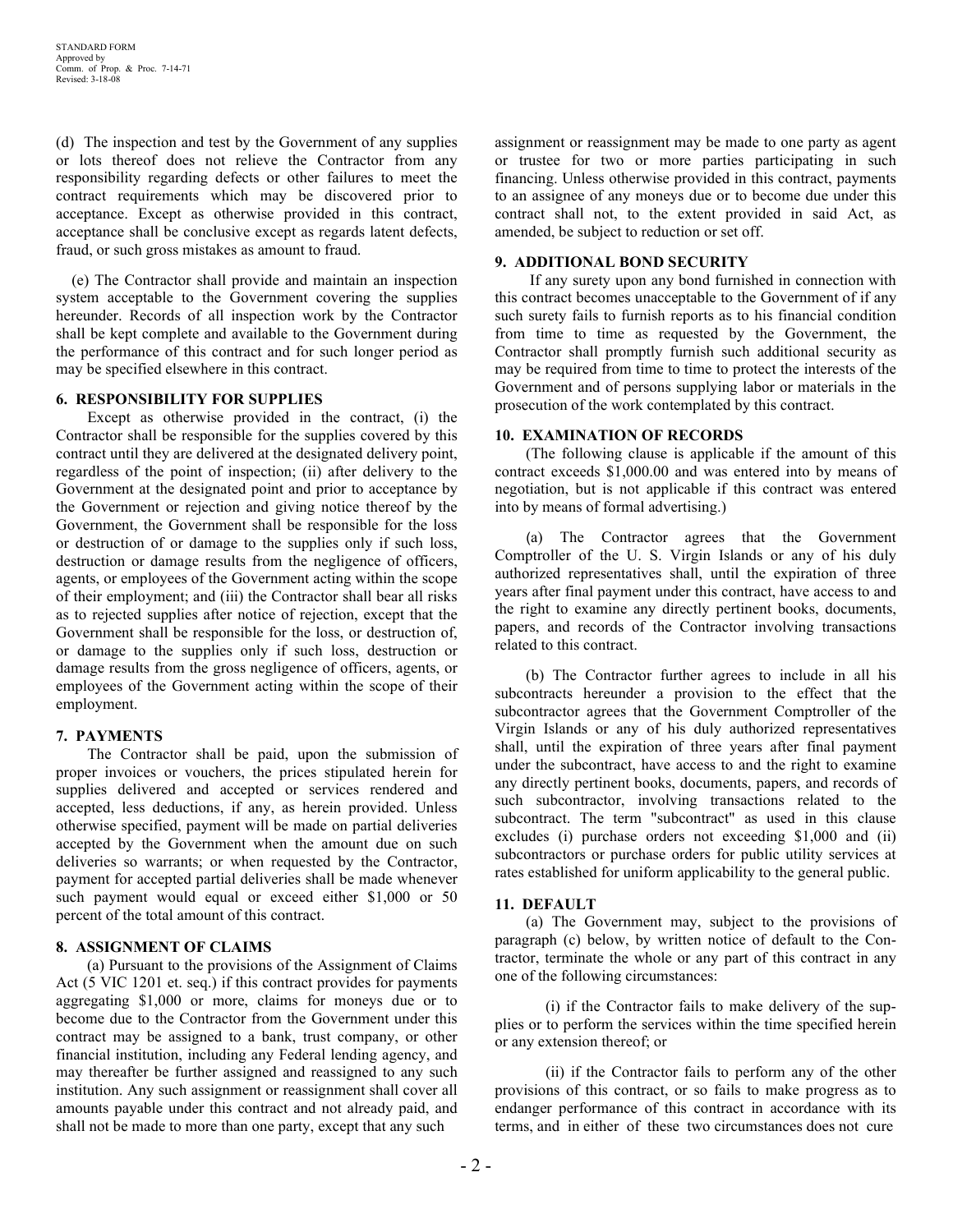such failure within a period of 10 days (or such longer period as the Contracting Officer may authorize in writing) after receipt of notice from the Contracting Officer specifying such failure.

(b) In the event the Government terminates this contract in whole or in part as provided in paragraph (a) of this clause, the Government may procure, upon such terms and in such manner as the Contracting Officer may deem appropriate, sup-plies or services similar to those so terminated, and the Con-tractor shall be liable to the Government for any excess costs for such similar supplies or services: Provided, That the Contractor shall continue the performance of this contract to the extent not terminated under the provisions of this clause.

 (c) Except with respect to defaults of subcontractors, the Contractor shall not be liable for any excess costs if the failure to perform the contract arises out of causes beyond the control and without the fault or negligence of the Contractor. Such causes may include, but are not restricted to, acts of God or of the public enemy, acts of the Government in either its sovereign or contractural capacity, fires, floods, epidemics, quarantine restrictions, strikes, freight embargoes, and unusually severe weather; but in every case the failure to perform must be beyond the control and without fault or negligence of the Contractor. If the failure to perform is caused by the default of a subcontractor, and if such default arises out of causes beyond the control of both the Contractor and subcontractor, and without the fault or negligence of either of them, the Contractor shall not be liable for any excess costs for failure to perform, unless the supplies or service fees to be furnished by the subcontractor was obtainable from other sources in sufficient time to permit the Contractor to meet the required delivery schedule.

(d) If this contract is terminated as provided in paragraph

 (a) of this clause, the Government, in addition to any other rights provided in this clause, may require the Contractor to transfer title and deliver to the Government, in the manner and to the extent directed by the Contracting Officer, (i) any completed supplies, and (ii) such partially completed supplies and materials, parts, tools, dies, jigs, fixtures, plans, drawings, information, and contract rights (hereinafter called "manufacturing materials") as the Contractor has specifically produced or specifically acquired for the performance of such part of this contract as has been terminated; and the Contractor shall, upon direction of the Contracting Officer, protect and preserve property in possession of the Contractor in which the Government has an interest. Payment for completed supplies delivered to and accepted by the Government shall be at the contract price. Payment for manufacturing materials delivered to and accepted by the Government and for the protection and preservation of property shall be in an amount agreed upon by the Contractor and Contracting Officer; failure to agree to such amount shall be a dispute concerning a question of fact within the meaning of the clause of this contract entitled "Disputes." The Government may withhold from amounts otherwise due the Contractor for such completed supplies or manufacturing materials such sum as the Contracting Officer determines to be

necessary to protect the Government against loss because of outstanding liens or claims of former lien holders.

 (e) If, after notice of termination of this contract under the provisions of this clause, it is determined for any reason that the Contractor was not in default under the provisions of this clause, or that the default was excusable under the provisions of this clause, the rights and obligations of the parties shall, if the contract contains a clause providing for termination for convenience of the Government, be the same as if the notice of termination had been issued pursuant to such clause. If, after notice of termination of this contract under the provisions of this clause, it is determined for any reason that the Contractor was not in default under the provisions of this clause, and if this contract does not contain a clause providing for termination for convenience of the Government, the contract shall be equitably adjusted to compensate for such termination and the contract modified accordingly; failure to agree to any such adjustment shall be a dispute concerning a question of fact within the meaning of the clause of this contract entitled "Disputes."

 (f) The rights and remedies of the Government provided in this clause shall not be exclusive and are in addition to any other rights and remedies provided by law or under this contract.

#### **12. DISPUTES**

 (a) Except as otherwise provided in this contract, any dispute concerning a question of fact arising under this contract which is not disposed of by agreement shall be decided by the Contracting Officer, who shall reduce his decision to writing and mail or otherwise furnish a copy thereof to the Contractor. The decision of the Contracting Officer shall be final and conclusive unless, within 30 days from the date of receipt of such copy, the Contractor mails or otherwise furnishes to the Contracting Officer a written appeal addressed to the Attorney General. The decision of the Attorney General or his duly authorized representative shall he final and conclusive unless determined by a court of competent jurisdiction to have been fraudulent, or capricious, or arbitrary, or so grossly erroneous as necessarily to imply bad faith, or not supported by substantial evidence. In connection with any appeal proceeding under this clause, the Contractor shall be afforded an opportunity to be heard and to offer evidence in support of his appeal. Pending final decision of a dispute hereunder, the Contractor shall proceed diligently with the performance of the contract and in accordance with the Contracting Officer's decision.

 (b) This "Disputes" clause does not preclude consideration of law questions in connection with decisions provided for in paragraph (a) above:- Provided, That nothing in this contract shall be construed a£ making final the decision of any administrative official, representative, or board on a question of law.

#### **13. NOTICE AND ASSISTANCE REGARDING PATENT AND COPYRIGHT INFRINGEMENT**

The provisions of this clause shall be applicable only if the amount of this contract exceeds \$10,000.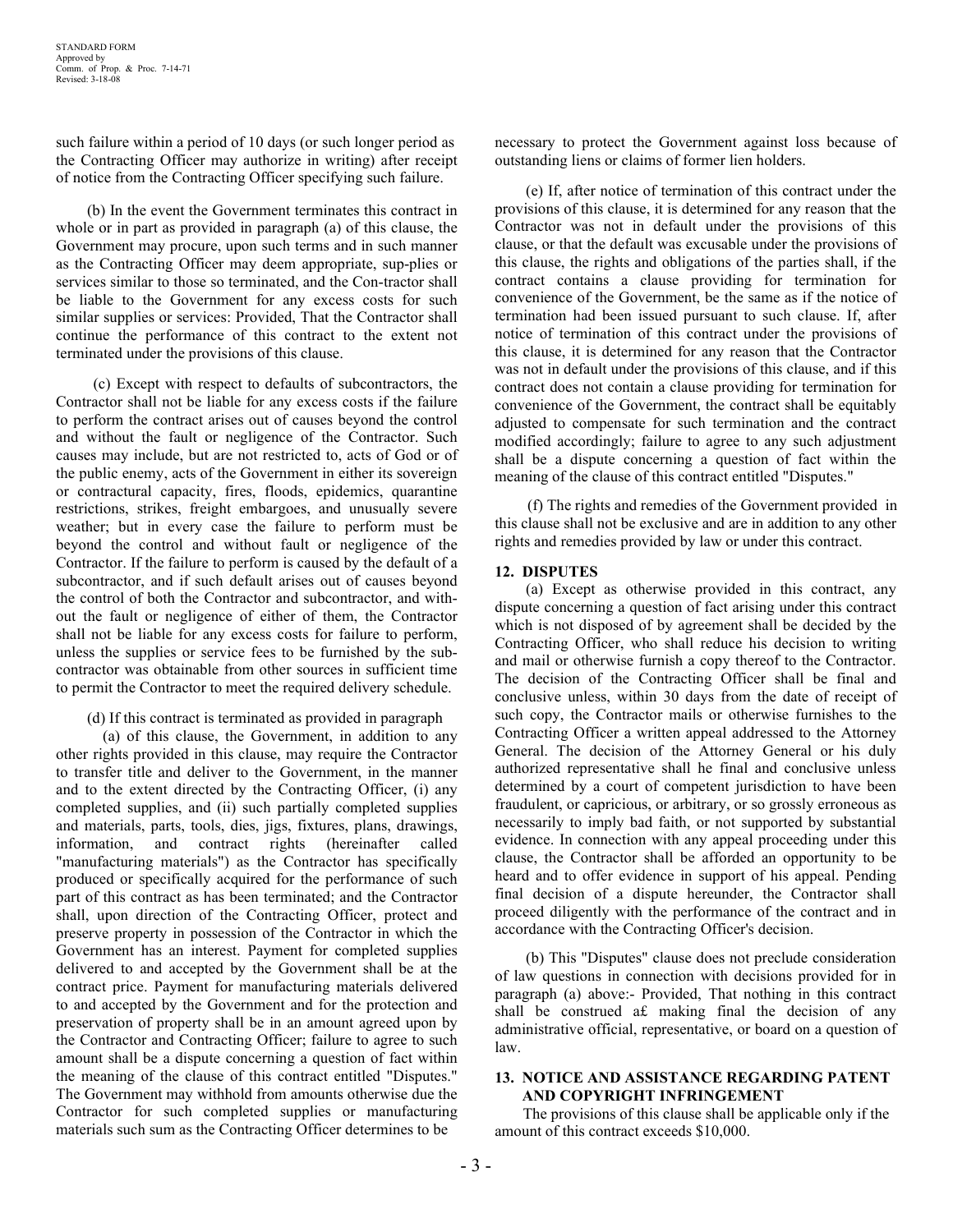(a) The Contractor shall report to the Contracting Officer, promptly and in reasonable written detail, each notice or claim of patent or copyright infringement based on the performance of this contract of which the Contractor has knowledge.

 (b) In the event of any claim or suit against the Government on account of any alleged patent or copyright infringement arising out of the performance of this contract or out of the use of any supplies furnished or work or services performed hereunder, the Contractor shall furnish to the Government when requested by the Contracting Officer, all evidence and information in possession of the Contractor pertaining to such suit or claim. Such evidence and information shall be furnished at the expense of the Government except where the Contractor has agreed to indemnify the Government.

#### **14. BUY AMERICAN ACT**

 (a) In acquiring end products, the Buy American Act (41 U.S. Code 10a $\pm$ d) provides that the Government give preference to domestic source end products. For the purpose of this clause:

 (i) "components" means those articles, materials, and supplies, which are directly incorporated in the end products;

 (ii) "end products" means those articles, materials, and supplies, which are to be acquired under this contract for public use; and

 (iii) "a domestic source end product" means (A) an unmanufactured end product which has been mined or produced in the United States and (B) an end product manufactured in the United States if the cost of the components thereof which are mined, produced, or manufactured in the United States exceeds 50 percent of the cost of all its components. For the purposes of this (a) (iii) (B), components of foreign origin of the same type or kind as the products referred to in (b) (ii) or (iii) of this clause shall be treated as components mined, produced, or manufactured in the United States.

 (b) The Contractor agrees that there will be delivered under this contract only domestic source end products, except end products;

(i) which are for use outside the United States;

 (ii) which the Government determines are not mined, produced, or manufactured in the United States in sufficient and reasonably available commercial quantities and of a satisfactory quality;

 (iii) as to which the Secretary determines the domestic preference to be inconsistent with the public interest; or

 (iv) as to which the Secretary determines the cost to the Government to be unreasonable.

 (The foregoing requirements are administered in accordance with Executive Order No. 10582, dated December 17, 1954.)

#### **15. CONVICT LABOR**

 In connection with the performance of work under this contract, the Contractor agrees not to employ any person undergoing sentence of imprisonment at hard labor.

#### **16. OFFICIALS NOT TO BENEFIT**

 No member of the Legislature, or Delegate to the United States Congress, or official or employee of the Executive Branch of the Government of the Virgin Islands, shall be admitted to any share or part of this contract, or to any benefit that may arise therefrom, but this provision shall not be construed to extend to this contract if made with a corporation for its general benefit.

#### **17. COVENANT AGAINST CONTIGENT FEES**

 The Contractor warrants that no person or selling agency has been employed or retained to solicit or secure this contract upon an agreement or understanding for a commission, percentage, brokerage, or contingent fee, excepting bona fide employees or bona fide established commercial or selling agencies maintained by the Contractor for the purpose of securing business. For breach or violation of this warranty the Government shall have the right to annul this contract without liability or in its discretion to deduct from the contract price or consideration, or otherwise recover, the full amount of such commission, percentage, brokerage, or contingent fee.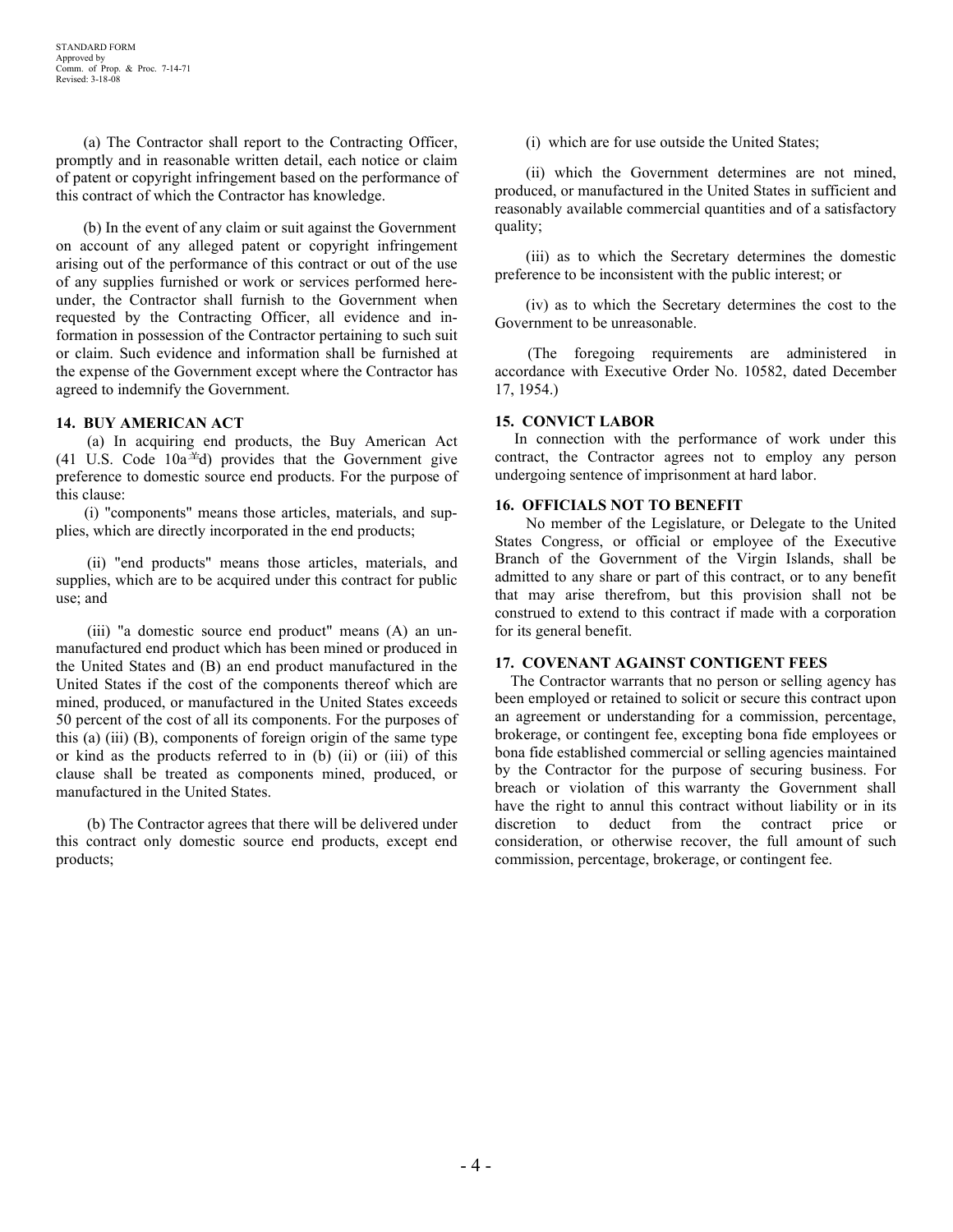# Termination of Contracts

**───── 0 ─────**

### **CONVENIENCE OF THE GOVERNMENT**

- (a) The performance of work under this contract may be terminated by the Government in accordance with this clause in whole, or from time to time in part, whenever the Contracting Officer shall determine that such termination is in the best interest of the Government. Any such termination shall be effected by delivery to the Contractor of a Notice of Termination specifying the extent to which performance by delivery to the Contractor of a Notice of Termination specifying the extent to which performance of work under the contract is terminated, and the date upon which such termination becomes effective.
- (b) After receipt of a Notice of Termination, and except as otherwise directed by the Contracting Officer, the Contractor shall:
	- (i) stop work under the contract on the date and to the extent specified in the Notice of Termination;
	- (ii) place no further orders or subcontracts for materials, services or facilities, except as may be necessary for completion of such portion of the work under the contract as is not terminated;
	- (iii) terminate all orders and subcontracts to the extent that they relate to the performance of work terminated by the Notice of Termination;
	- (iv) assign to the Government, in the manner, at the times, and to the extent directed by the Contracting Officer, all of the right, title, and interest of the Contractor under the orders and subcontracts so terminated, in which case the Government shall have the right, in its discretion, to settle or pay any or all claims arising out of the termination of such orders and subcontracts;
	- (v) settle all outstanding liabilities and all claims arising out of such termination of orders and subcontracts, with the approval or ratification of the Contracting Officer, to the extent, he may require, which approval or ratification shall be final for all the purposes of this clause;
	- (vi) transfer title ad deliver to the Government in the manner, at the times, and to the extent, if any, directed by the Contracting Officer (A) the fabricated or unfabricated parts, work in progress, completed work, supplies, and other material produced as a part of, or acquired in connection with the performance of, the work terminated by the Notice of Termination, and (B) the completed or partially completed plans, drawings, information,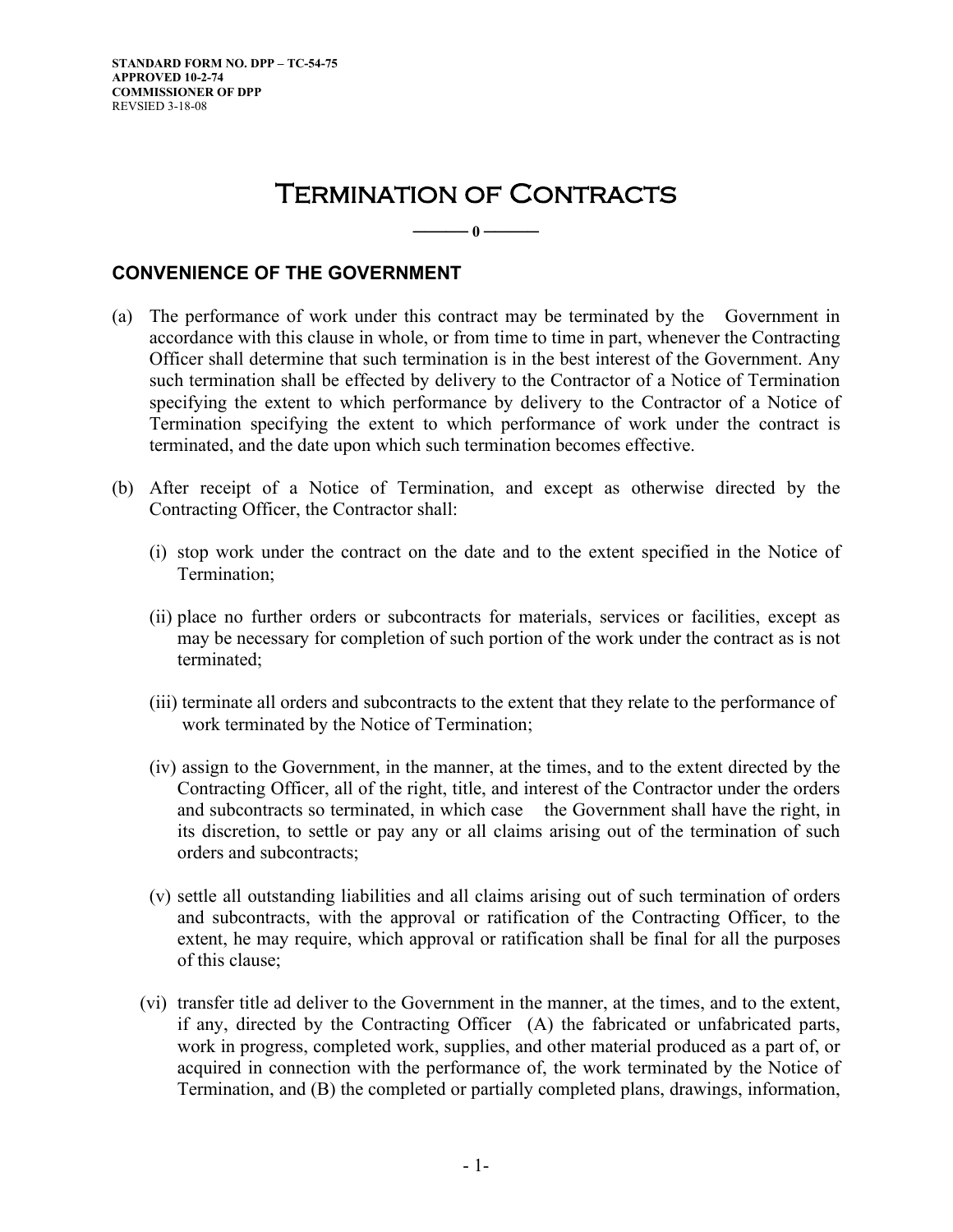and other property which, if the contract had been completed, would have been required to be furnished to the Government.

- (vii) use his best efforts to sell, in the manner, at the times, to the extent, and at the price or prices directed or authorized by the Commissioner of Property and Procurement, any property of the types referred to in (vi) above; provided, however, that the Contractor (A) shall not be required to extend credit to any purchaser, and (B) may acquire any such property under the conditions prescribed by and at the price or prices approved by the Commissioner of Property and Procurement and provided further that the proceeds of any such transfer or disposition shall be applied in reduction of any payments to be made by the Government to the Contractor under this contract or shall otherwise be credited to the price or cost of the work covered by this contract or paid in such other manner as the Commissioner of Property and Procurement may direct;
- (viii) complete performance of such part of the work as shall not have been terminated by the Notice of Termination; and
- (ix) take such action as may be necessary, or as the Commissioner of Property and Procurement may direct, for the protection and preservation of the property related to this contract which is in the possession of the Contractor and in which the Government has or may acquire an interest.
- (c) After receipt of the Notice of Termination, the Contractor shall submit to the Commissioner of Property and Procurement his termination claim, in the form and with certification prescribed by the Commissioner of Property and Procurement. Such claim shall be submitted promptly but in no event later than one year from the effective date of termination, unless one or more extensions in writing are granted by the Commissioner of Property and Procurement, upon request of the Contractor made in writing within such one year period or authorized extension thereof. However, if the Commissioner of Property and Procurement determines that the facts justify such action, he may receive and act upon failure of the Contractor to submit his termination claim within the time allowed, the Commissioner of Property and Procurement may determine, on the basis of information available to him, the amount, if any, due to the Contractor by any reason of the termination and shall thereupon pay to the Contractor the amount so determined.
- (d) Subject to the provisions of paragraph (c), the Contractor and the Commissioner of Property and Procurement may agree upon the whole or any part of the amount or amounts to be paid to the Contractor by reason of the total or partial termination of work pursuant to this clause, which amount or amounts may include a reasonable allowance for profit on work done; provided, that such agreed amount or amounts, exclusive of settlement costs, shall not exceed the total contract price as reduced by the amount of payments otherwise made and as further reduced by the contract price of work not terminated. The contract shall be amended accordingly, and the Contractor shall be paid the agreed amount. Nothing in paragraph (e) of this clause, prescribing the amount to be paid to the Contractor in the event of failure of the Contractor and the Commissioner of Property and Procurement to agree upon the whole amount to be paid to the Contractor by reason of the termination of work pursuant to this